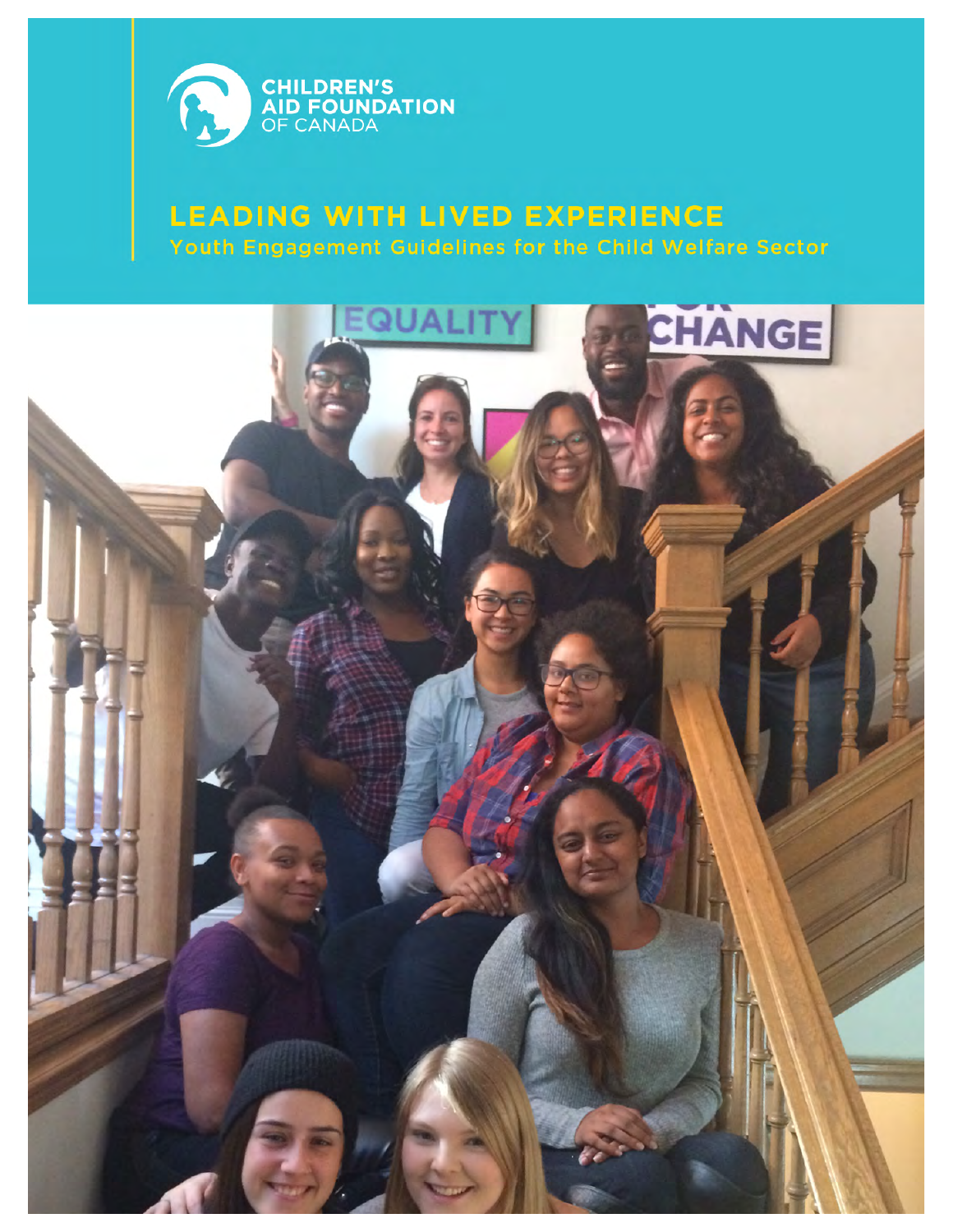



# Prepared by: Lisa Mickleborough, Youth Engagement Consultant, Children's Aid Foundation of Canada

# © 2018

Reprint and Terms of Use: *Leading with Lived Experience: Youth Engagement Guidelines for the Child Welfare Sector* is intended for international use, and may be printed electronically, or copied, for educational, service, or research purposes without consent from the authors. All other uses of this document require written permission from the Children's Aid Foundation of Canada, info@cafdn.org.

**Suggested Citation:** Mickleborough, L. (2018). *Leading with Lived Experience.* Toronto, ON: Children's Aid Foundation of Canada.

# Acknowledgements

Thank you to the members of the Children's Aid Foundation of Canada Youth Engagement Task Force for your invaluable input and assistance in creating this resource: Carina Chan, Katharine Chen, Troy Elleston, Anna Amy Ho, Christina Li, Louisa Niedermann, Victoria Pelletier, Cheyanne Ratnam, Breanna Ryan, Tanya Shahriar, Reshma Shiwcharren, Riley Spence and Jemal Thompson.

Thank you also to Children's Aid Foundation of Canada's Young People's Advisory Council, *Bus Ride Home Project* consultants, and all the people with lived child welfare experience across Canada who patiently teach others about meaningful, ethical, and sustainable engagement, support and allyship, and who light the way forward in the child welfare sector.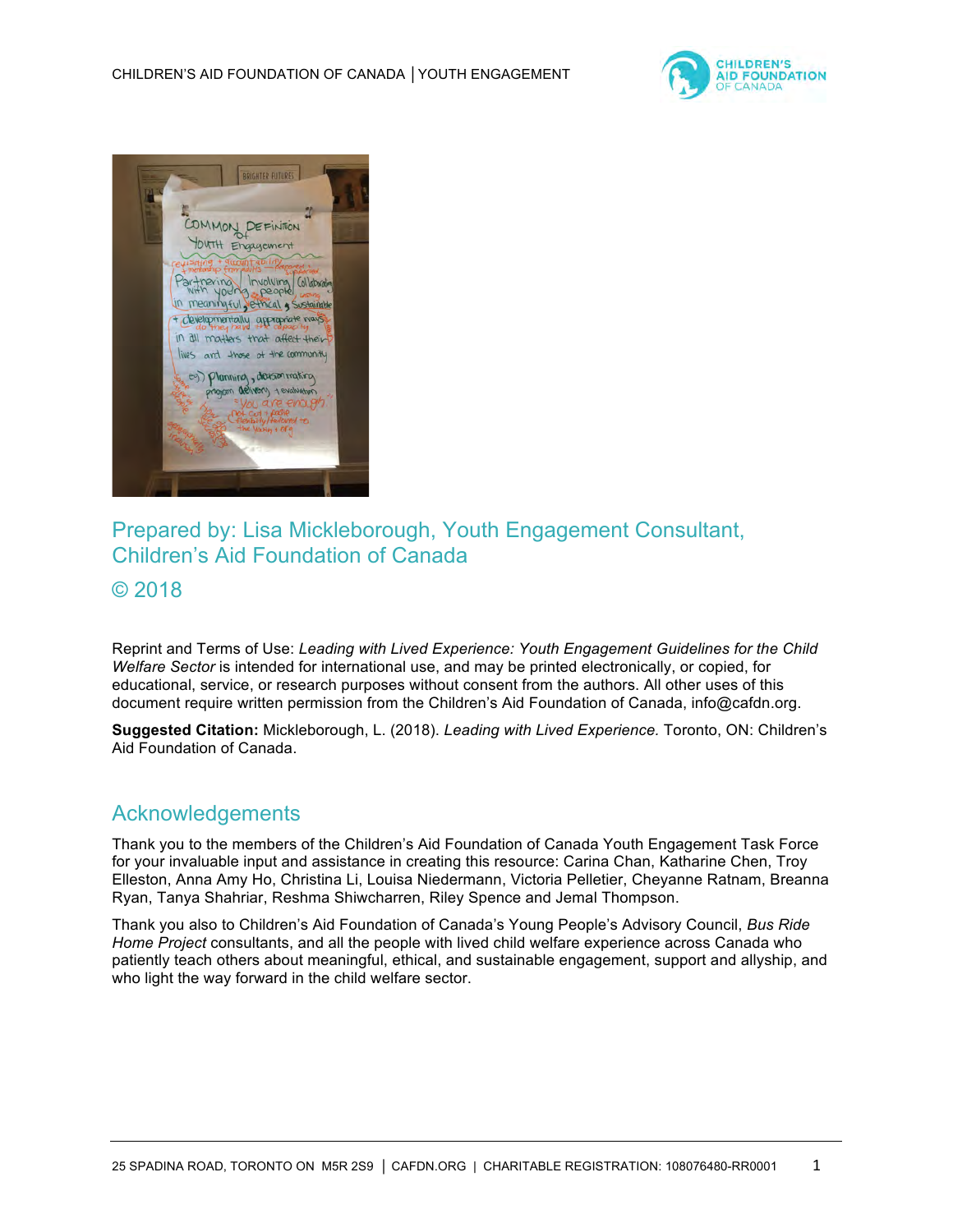

# **INTRODUCTION**

We heard over and over again about the need for youth engagement guidelines specific to the child welfare sector throughout the *Bus Ride Home Project*—a research project exploring how Ontario's child welfare sector can better support its young leaders, led by Children's Aid Foundation of Canada in partnership with the Ontario Child Advocate's Office, with support from the Ministry of Children and Youth Services and the Ontario Association of Children's Aid Societies. These guidelines became one of the top seven recommendations in the final report.

Young people with lived child welfare experience have long been working to improve the child welfare sector. Despite finding the work meaningful and important, those consulted during the *Bus Ride Home Project* reported inconsistencies and concerns about how organizations engage young people, particularly in the areas of informed consent, transparency and accountability, adult allyship, respect for lived and professional expertise, development and leadership opportunities, accessibility and inclusivity, safe spaces, support, and self-care. Young people identified many organizations with adult allies who bring great intentions and care, but expressed that their engagement experiences with them have varied wildly. When engagement practices stray from a meaningful, ethical, and sustainable place, the experience can come at a serious cost to young people.

Consulted adult allies working at many of Ontario's key child welfare agencies and organizations, including the four behind the *Bus Ride Home Project*, also voiced their concerns about youth engagement practices and their toll on young people, seeking clear guidelines and training on youth engagement practice, particularly for the welfare sector.

Since the report, the Foundation continues to hear concerns from young people and adult allies about youth engagement practices. The Foundation hired a youth engagement specialist who drafted this resource and partnered with the Foundation's Youth Engagement Task Force—a team of some of the Foundation's most engaged young people, as well as representatives from the staff and board teams who worked in partnership to revise and strengthen the resource as well as the Foundation's own youth engagement strategy and practices.

Children's Aid Foundation of Canada is proud to share this resource with anyone working in the child welfare sector or anyone keen to reflect upon how to engage and be a better ally to young people who have experienced the child welfare system. This is a living document, developed in consultation with one group of people with their own experiences, biases, and priorities. We welcome feedback to strengthen the resource in the years to come. In time, there may be an opportunity to offer youth-led training as a companion to the guide.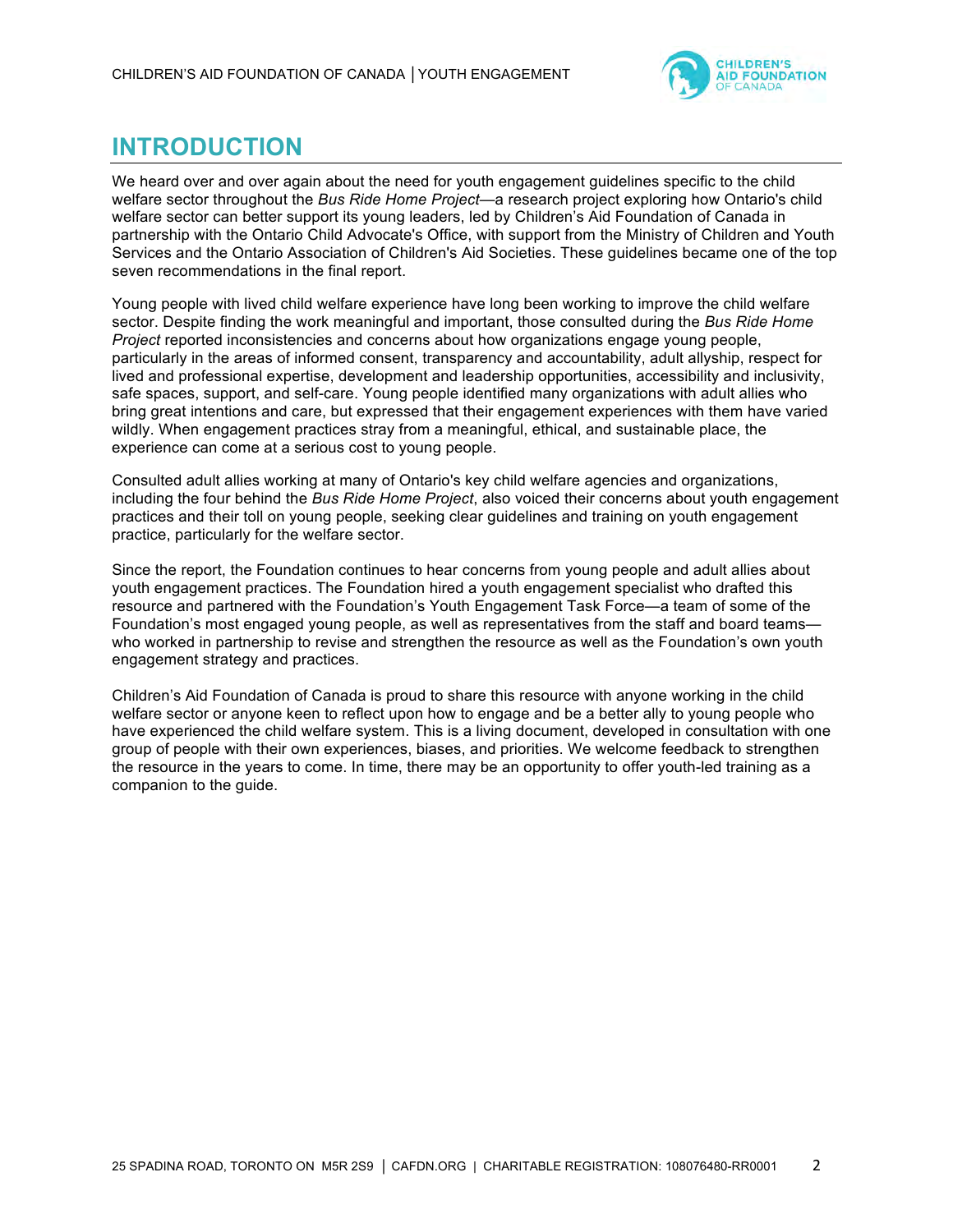

# **YOUTH ENGAGEMENT ORIENTATION**

## **i. HISTORY**

\*Youth engagement has roots in other social movements and is captured by the concept of "nothing about us without us." It is problematic for work to be done on an individual or group's behalf without their consent and input.

Youth engagement practice can be traced to community development theory and an attitude shift in the child-welfare sector from youth services to youth development, from focusing on young people's deficits and solving their problems, to youth development, with the goal of supporting their empowerment. Leaders in the sector now know that engaging all community members makes their organizations and community stronger, and that youth in particular have expertise, strengths, and innovation capacities that are especially valuable, particularly when serving this population.

The right of every young person to know about and have a say in the decisions that affect them is also enshrined in articles 12 and 13 in the UN Convention on the Rights of the Child. Additionally, Ontario's Family Services Act stipulates that young people have the legal right to be heard on decisions that affect their lives, to express their views, and to fully participate in all matters that impact them.

Youth Engagement (sometimes also called youth participation or youth community development, youth involvement, youth inclusion, youth partnerships, youth driven, etc.) is now a robust field of theory and practice for organizations, academic institutions, and researchers devoted to its practice. Some Canadian examples include the Centre for Excellence on Youth Engagement (out of the Student Commission), Heartwood Centre for Community Youth Development, the First Nations Child and Family Caring Society of Canada, among other organizations, schools, enterprises, and governments. Youth engagement theory and "best practices" are built on the ideas, research, practices, and tools of many individuals and groups—led, in partnership or in consultation with young people—with many references in common. Many of these key sources and tools are used in this brief practice resource (please see "References and Recommended Reading" section).

*\*Please note: for the purposes of this guide, "youth" are defined as those ages 15-29. However, even if your organization is youth-focused, continuing to engage young leaders is best practice. They know your organization well, may offer additional expertise, skills, and resource. As time goes on, they may be in a more stable place to withstand the toll of child welfare advocacy, and can act as excellent role models and mentors for younger people. When engaging those who have experienced the child welfare system, the transition out of youth roles can also be a traumatic one, so creating space for their continued involvement is not only beneficial for the organization, but may also be beneficial for the former youth. As for youth, possible roles for former youth/adults include: advisors, ambassadors, volunteers, mentors, donors, committee members, consultants, staff, and board members.*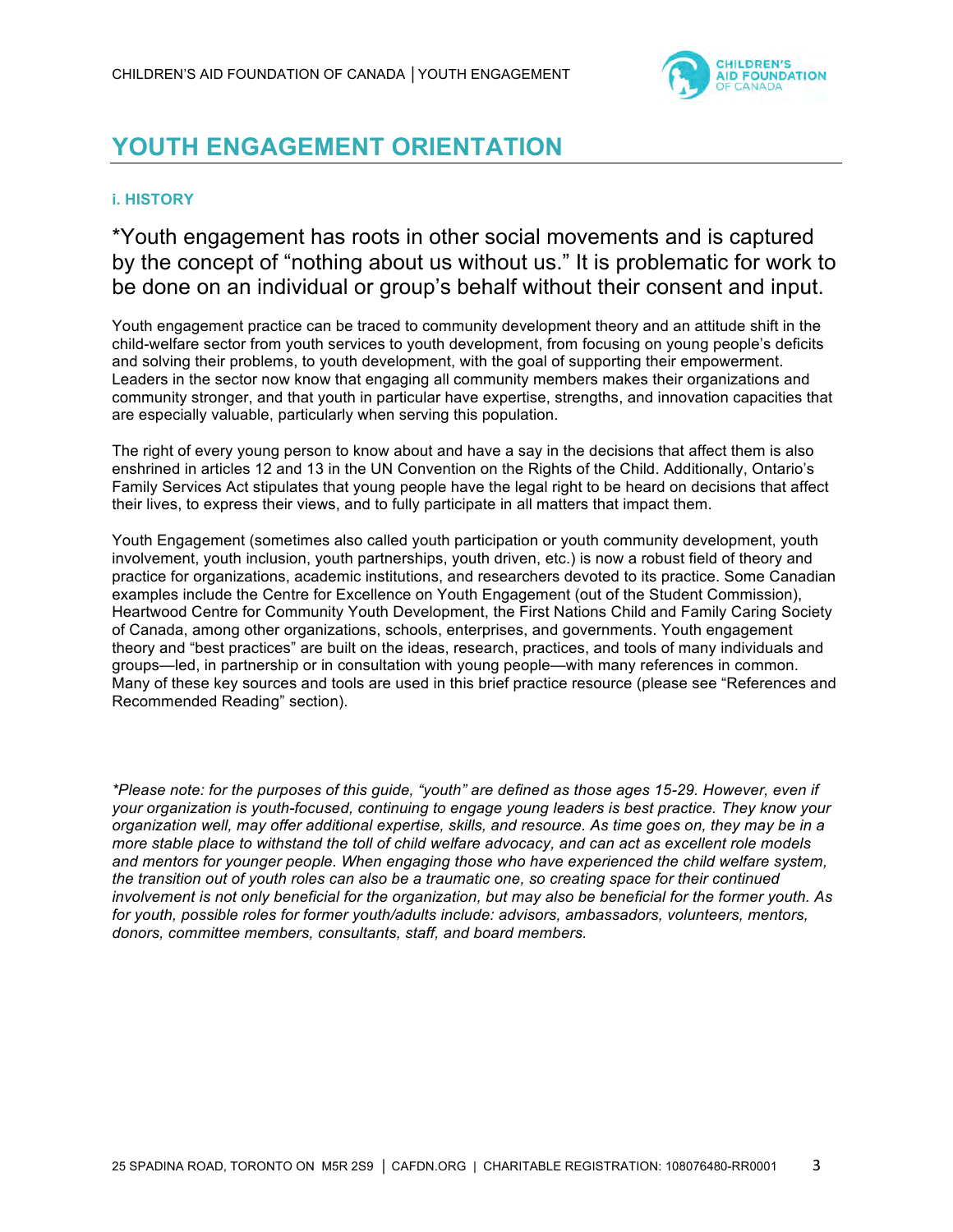

### **ii. DEFINITION**

**Youth engagement:** Partnering with young people and involving them meaningfully, ethically, and sustainably in all matters that affect their lives and those of their community. Involvement can include planning, decision-making, delivery, and evaluation phases (both operations and governance). Success in youth engagement is best measured by ongoing feedback from engaged youth about whether it is meaningful, ethical, and sustainable.

#### **UNPACKING THE DEFINITION…**

**Meaningful:** The young person's role is mutually beneficial for the organization and the young person; the young person is matched to a role they are interested in and is of genuine need and value to the organization. The work is a win-win partnership between youth and adults to achieve a common goal that is celebrated.

**Ethical:** The young person must be **informed**, fully **consent**, be **respected,** and be **supported** to succeed in the role. All parties are **transparent and accountable** to each other, and adults offer **inclusive** engagement of their youth population in **safe spaces.**

- **Informed:** The young person has all relevant information about the role, organization, expectations, goals, outcomes, support provided, benefits, and consequences to their role, and their sphere of influence.
- **Fully consent:** Ensuring someone has made a genuine choice means that, if all their basic needs were met and they had all the information, they would still opt in. Choice when working with groups facing barriers—particularly at earlier stages of young adulthood and development can be tricky. It's not enough to say "we asked and they said yes." It means they understand all the details, potential consequences (now and in the future), and they will remain valued at the organization whether they take the role or not. It also means that they have all of their basic emotional and financial needs (where applicable) met. Consent is also ongoing. While it is important that we hold all people accountable to their professional commitments and encourage youth to really think through and commit only to roles they are comfortable with and have the time and capacity to fulfill, it is important that we recognize that not everyone, particularly developing young people who face complex barriers, will fully understand the role's commitment or consequences until later, especially if it is a new role for them. They may also experience unforeseen urgent life situations and crises they need to address. Further, the role may shift or expand in ways that were not initially outlined. Adult allies engaging youth must make it safe and clear that they can opt out of the role in full or in part at any time, particularly if the organization has changed the role. Be clear that opting out won't impact their access to programs and supports; however consistent challenges with reliability may impact selection for future roles.
- **Respected:** Young people are valued for their work and their expertise from their lived experiences as well as any of their education/professional skills. They are acknowledged for and given credit for their contributions, particularly when referring to collaborative activity in public or online. They are asked how they would like to be introduced (e.g. professional, academic, or other identifier). When in doubt, they are referred to as colleagues. If a young person takes on a staff or board role, they are treated as equals. They are not asked about any relevant lived experience or perspectives as a youth unless they offer it, and are instead sought out for the professional skills and expertise, as with any staff or board member.
- **Supported:** Ethical engagement also requires that trusting relationships are built and supports and training are in place for young people to thrive in their roles. When working with groups of youth facing barriers, this may mean accommodating needs that are beyond typical HR support practices. Everyone has accommodations that come with expenses and time, but some are more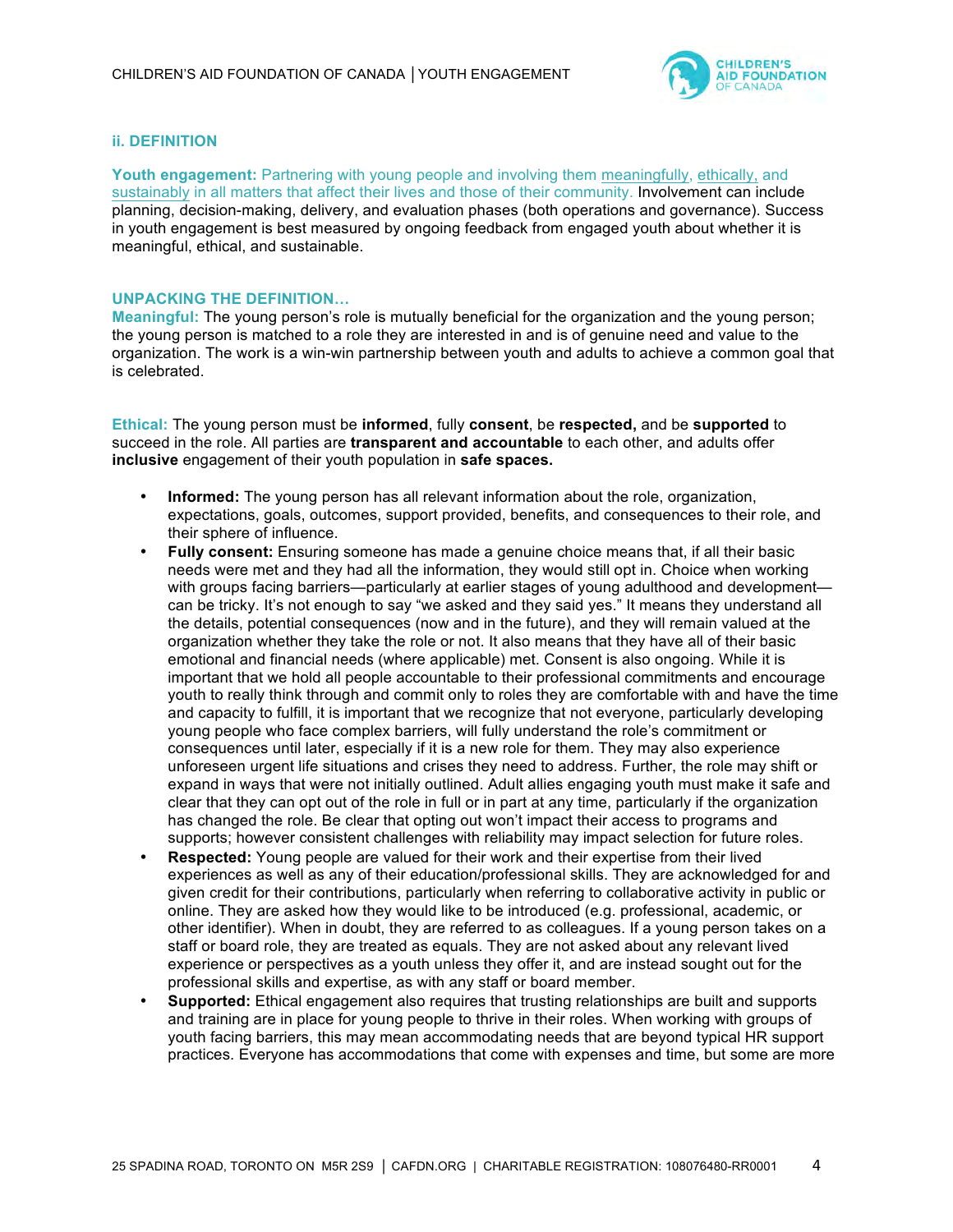

normalized than others. For example, we commonly make accommodations for adults' mobility needs, commutes, childcare, family illnesses, and bereavement needs. Accommodations for young people facing barriers is no different, they may just vary in degree and type. With youth, especially those facing complex barriers, take the time to build rapport and trust. It's also important to take a trauma-informed and strength-based, intersectional, anti-oppressive and harm reduction approach, and ask them what they need to thrive in their role and in their lives. Be mindful of their interests and their capacity, being sure to match them to the right role. Do not wait for them to ask for support and accommodations. Proactively ask and ensure the check-ins, support, and training are ongoing, not just up-front.

- **Transparency and accountability:** All parties are transparent and accountable to each other. Organizations are open and clear about their youth engagement goals and priorities, the level of power they are willing/able to share with youth, the outcomes of their engagement and major organizational activities (within legal limits), and the expectations, consequences, and benefits of their youth engagement. They follow through on their commitments to young people and strive to not make promises they can't keep. The organization also regularly reports back to engaged youth on the outcomes of their feedback and work. Youth are transparent about their goals and capacities, and hold themselves accountable to their commitments. They work in the best interests of the organization and the communities they support, taking on only what they can responsibly fulfill while meeting the conditions of the role and without expectation of further benefits than those outlined. When unforeseen circumstances arise and a cancellation or absence is needed, youth alert the organization as soon as possible and take any possible measures to address the impact.
- **Inclusive:** Striving to engage a full representation of the youth population an organization serves allows the organization to best meet the needs of the population because it is informed by the full spectrum of their experiences and perspectives. It also creates opportunities for all young people and not the same type of "success story''—youth who are usually better resourced and have experienced more protective factors. This can reproduce narrow narratives about success that can make youth feel unworthy. As above, inclusive environments are not always the easiest route—it is always easiest to work with those who are most like us—but these environments are best in the long run. Inclusivity requires creating clear and collaborative expectations and guidelines, relationship building, flexibility, and tailoring roles to the interests and capacities of youth. Wrap-around support should also be provided to meet each youth where they are at so they can thrive in their role for the long-term. If there is no appropriate role for a young person, examine the barriers that are in place and work to increase the organization's capacity to provide the support for diverse young people to thrive in their roles. If there is no room to provide the needed support, be honest and transparent about this in the short term and, in the long term, reflect on whom you're able to currently engage from the population. You should also set goals to build capacity to improve inclusivity.
- **Safe spaces:** Adults create a safe environment for their youth population to participate in programming and engagement opportunities, as well as to share feedback about their engagement experiences and the organization. Safe spaces require compassionate, open and active listening, asking young people what they need to feel safe, and facilitating accessible, nonjudgmental, respectful discussions. This helps to ensure that youth do not experience any negative consequences for their honest, respectful input, including access to programs, funding, and services.

**Sustainable:** Sustainability requires that the engagement is realistic and fits the capacity of the organization, staff, and young people.

While it is important and exciting, jumping into engagement of any community without a plan and processes in place, especially with young people who face complex barriers, often brings unforeseen significant risks and costs to the young people, the staff, and the organization. Engagement needs to be thoughtful with adequate training, processes, structures, and resources in place.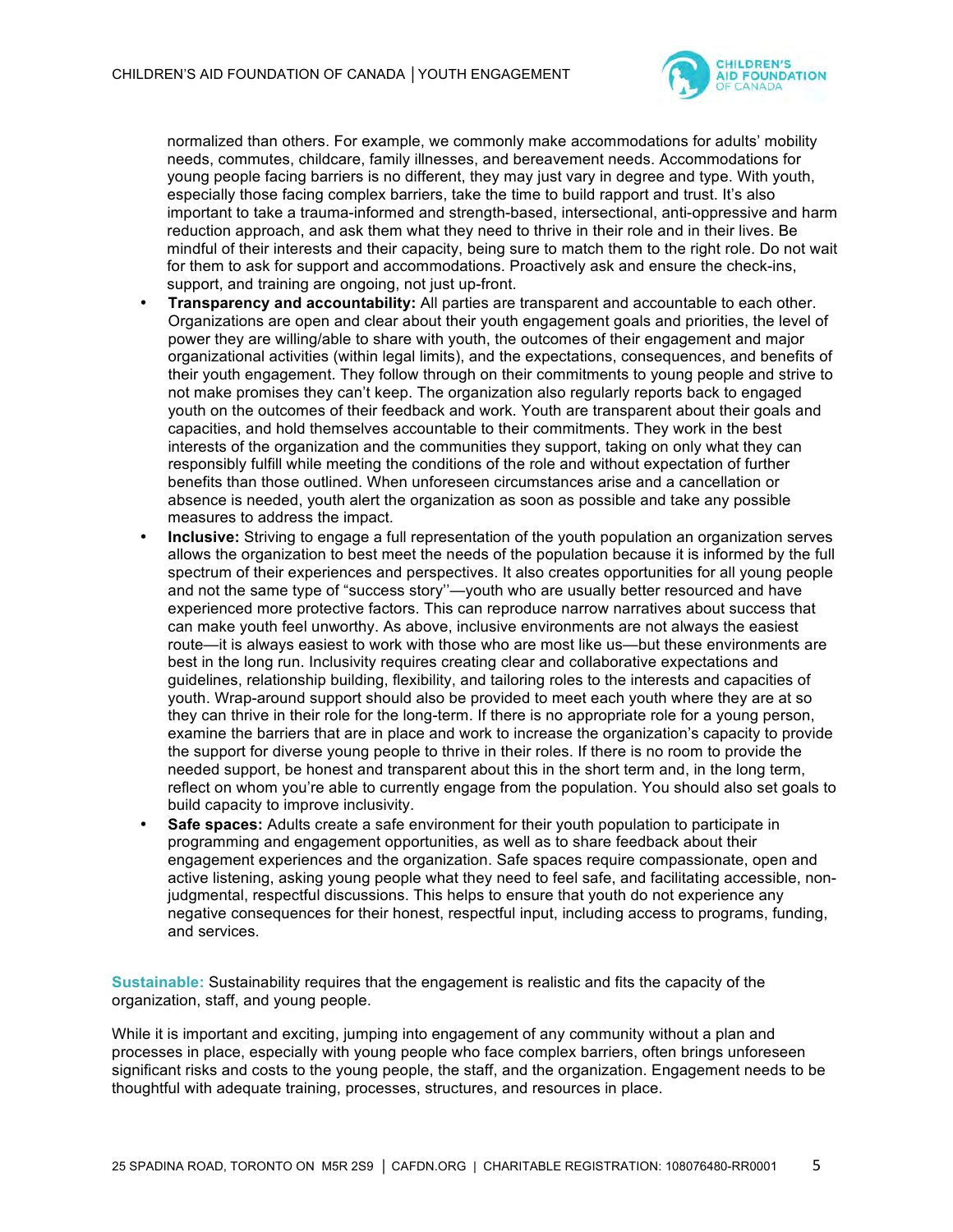

Those engaging young people need to have the skills, capacity, and resources to be able to consistently provide the information, support, relationships, and resources needed for their young people to be ethically and meaningfully engaged in the role. The same policies and processes must be implemented every time so the engagement is ethical and fair, and so that there are healthy boundaries for both staff and youth, and everyone knows what to expect.

**Things to consider:** When work gets very busy, when a staff member leading the engagement is away or transitions out of the organization, when there are last-minute youth opportunities, or when a young person needs more support or is in crisis, will staff be able to follow the processes, provide the support needed and stay on top of their work? Will they burn-out? Do they have enough time built into their work plan to ethically and meaningfully engage and support young people? Is youth engagement understood, valued and practiced throughout the entire organization and not just by one or two people? If not, it's time to pause and reflect. Is youth engagement a genuine priority? If not, take a step back from engagement. If it is, is your level of engagement realistic? If not, reflect with your young people and other stakeholders to identify the organization's engagement priorities, be transparent about this. Focus on getting engagement priorities right and ensuring the needed resources and structures are put in place to make those roles consistently doable and properly supported before growing.

Sustainability also requires the consideration of each young person's capacity and development. Match the young person with a role and accompanying support that fits their capacities without assuming what people are capable of off the bat based on superficial factors, such as their age, education level, income, having child welfare involvement, etc. Take the time to ask them about their individual circumstances, interests, goals, and capacities. Some considerations include: developmental stage, training, skills, stability in life outside the organization, any trauma and where they are at with their healing, current barriers and challenges, traveling distance, support system, and other commitments.

*Note:* Navigating youth engagement (or any community engagement) is not without difficulties—if it isn't, it may not be genuinely engaging. It's challenging but rewarding work for organizations to engage youth meaningfully, ethically, and sustainably. When things go wrong—and they will—that's okay because it presents an opportunity to for growth. Work on creating a culture that welcomes check-ins and feedback, and honest, compassionate, solutions-focused discussions. Support the young people and staff through it, learn from them and the experience, and make adjustments to build organizational capacity (e.g. funding, staff training, and time) to support youth engagement.. Modeling this kind of self-accountability, life-long learning, and compassion toward self and others can have a powerful impact on young people and any organizational culture.

If individuals and organizations are not able to engage youth **meaningfully**, **ethically**, and **sustainably in a way that aligns with their capacities**—especially if young people are facing barriers—then they should stop or reduce their engagement efforts until they have the training, resources, and buy-in needed to do it. Quality over quantity. When an existing group wants to begin incorporating youth engagement practice, it requires deep reflection on current practices, policies and processes, and core values. This may include making fundamental change in the bones of an organization, shifts in thinking and behaviour, and transformation of culture.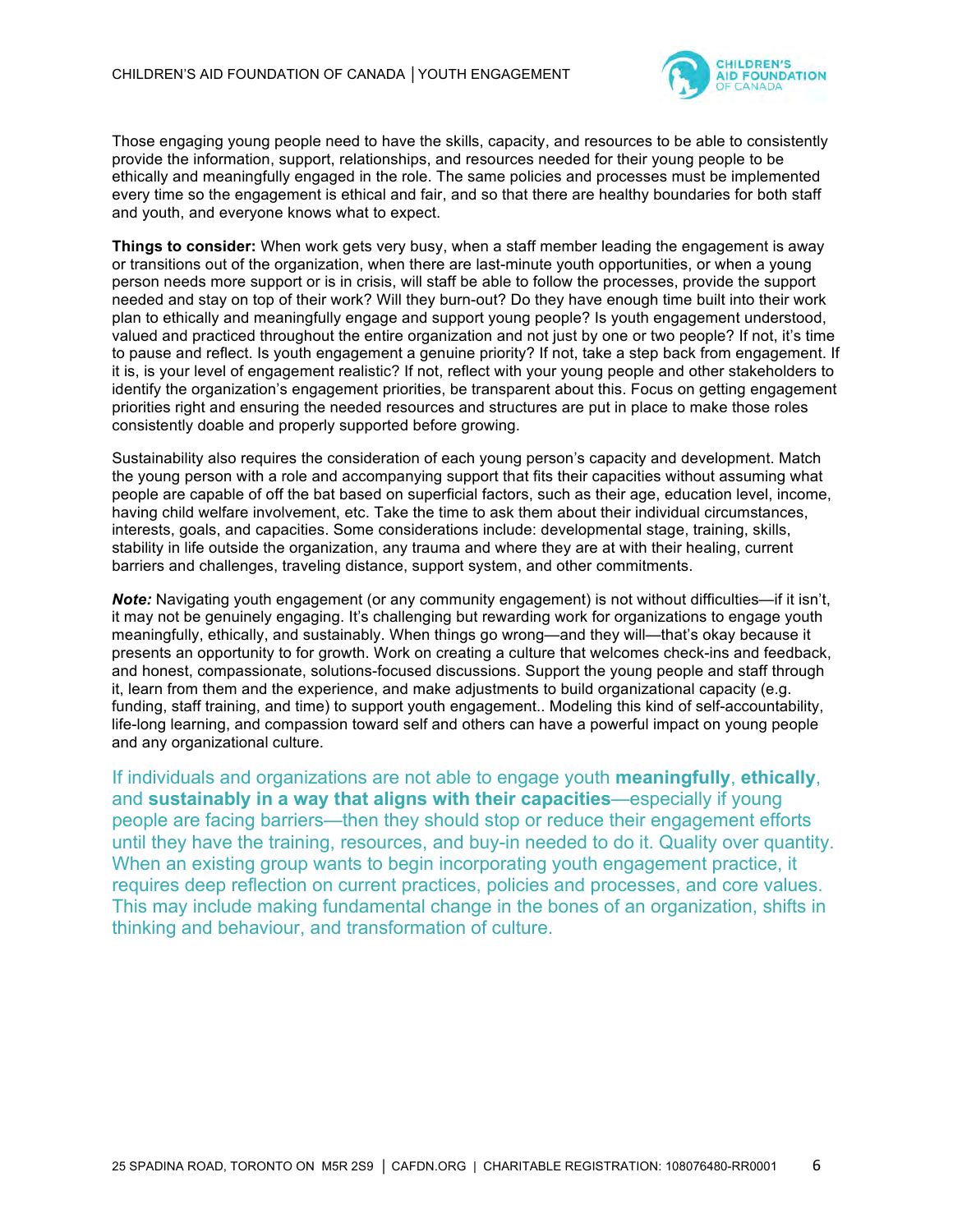

#### **iii. TOOLS FOR DEEPER UNDERSTANDING**

There are many different youth engagement frameworks; the following are two widely used in the sector. These are not meant to be prescriptive, but can facilitate reflection.

#### **1. Roger Hart's Ladder of Youth Participation:**

This tool helps to identify when engagement practices are truly participatory (ethical and meaningful). "When adults struggle with how youth involvement can work, there is a tendency to practice on the first three rungs of the ladder, referred to as non-participation. When adults see value, meaning, and strength in youth participation and engagement, their work is reflective of the higher steps on the ladder." (p. 14, BC Ministry of Children and Family Development Youth Engagement Toolkit Resource Guide; 2013)

In an effort to garner much needed support for a critical cause, well-meaning engagers can end up slipping into the non-participatory part of the ladder (Tokenism, Decoration, and/or Manipulation) because they lack understanding and the ends seem to justify the means.

#### ROGER HART'S LADDER OF PARTICIPATION

RUNG 8 - Youth initiated shared decisions with adults: Youth-led activities, in which decision making is shared between youth and adults working as equal partners.

- RUNG 7 Youth initiated and directed: Youth-led activities with little input from adults.
	- RUNG 6 Adult initiated shared decisions with youth: Adult-led activities, in which decision making is shared with youth.
		- RUNG 5 Consulted and informed: Adult-led activities, in which youth are consulted and informed about how their input will be used and the outcomes of adult decisions.
			- RUNG 4 Assigned, but informed: Adult-led activities, in which youth understand purpose, decision-making process, and have a role.
				- RUNG 3 Tokenism: Adult-led activities, in which youth may be consulted with minimal opportunities for feedback.
					- RUNG 2 Decoration: Adult-led activities, in which youth understand purpose, but have no input in how they are planned.
						- RUNG 1 Manipulation: Adult-led activities, in which youth do as directed without understanding of the purpose for the activities.

Adapted from Hart, R. (1992). Children's Participation from Tokenism to Citizenship. Florence: UNICEF Innocenti Research Centre, as cited in www.freechild.org/lad er.htm

#### **2. The Heartwood Centre for Community Youth Development Youth Engagement Spectrum:**

This spectrum "identifies different opportunities for youth engagement in organizations, communities, and systems. Youth engagement opportunities exist along a spectrum; however being at one end is not necessarily considered better than being at the other. There is no right or wrong here. The various forms of youth engagement will generate different degrees of individual, organizational and community outcomes. The Heartwood Centre suggests exploring the full spectrum of possibilities in order to find the right fit for your organization and the young people that you serve." (BC Ministry of Children and Family Development, (2009); Youth Engagement Toolkit Resource Guide) Please see pages 11-13 of MCFD's Resource Guide for an explanation of each form of engagement.

25 SPADINA ROAD, TORONTO ON M5R 2S9 ∂ CAFD | CHARITABLE REGISTRATION: 108076480-RR0001 708076480-RR0001 708076480-RR0001 708076480-RR0001 708076480-RR0001 708076480-RR0001 708076480-RR0001 708076480-RR0001 70076480-RR0001

Participation in Programs or Services

Program or Organizational **Assistance** 

Informal Influence

Formal Roles in Policy-Making & **Decision Making** 

Youth/Adult Partnerships Youth-Led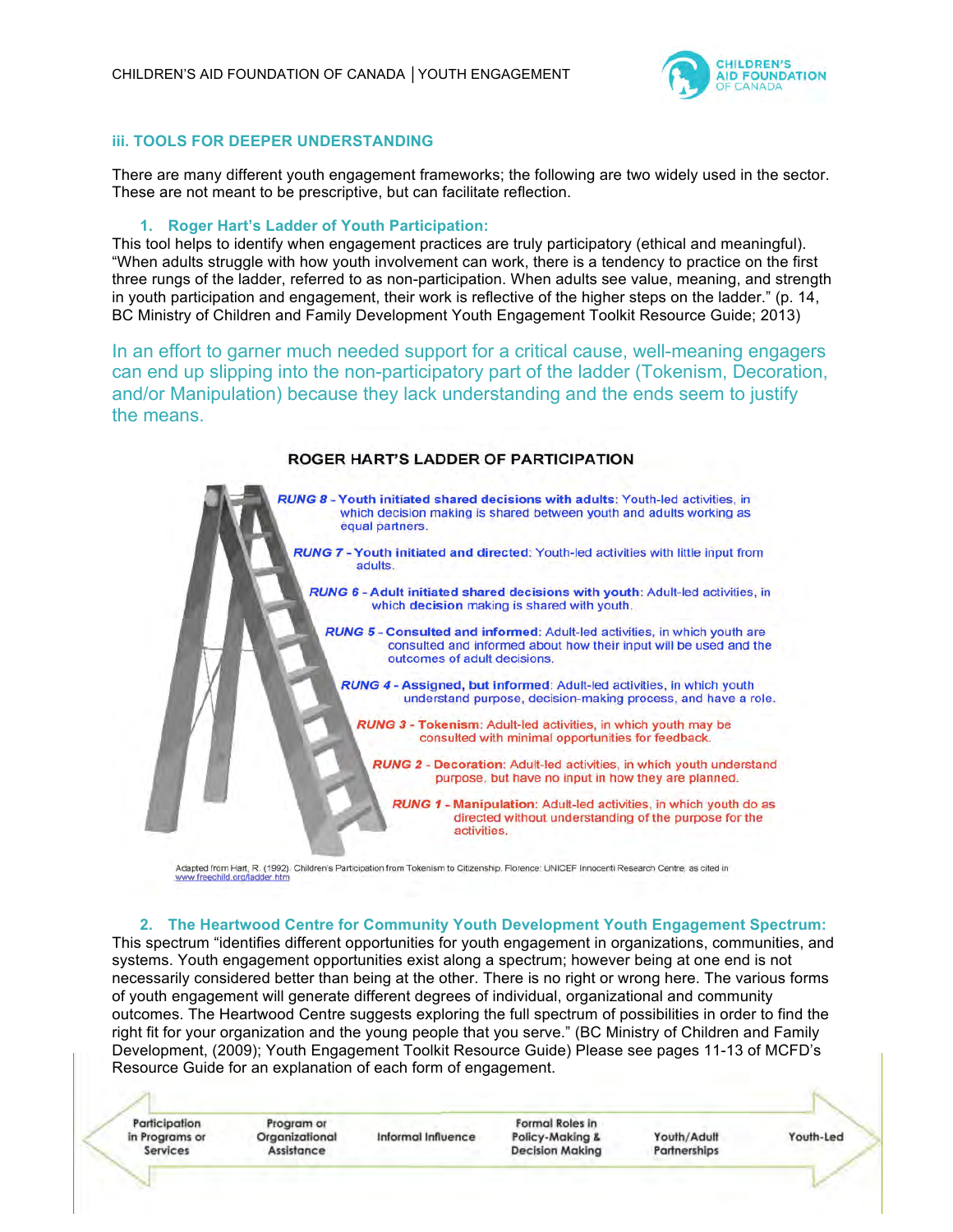

## **iv. BENEFITS OF YOUTH ENGAGEMENT**

It is easy to think of youth engagement in terms of helping young people. But done meaningfully, it is a win-win partnership from which youth, adults, organizations, and communities all benefit, share power, and learn together. Some benefits are noticeable right away, but most are long-term, indirect and not easily measured.

**Stronger communities:** Youth engagement creates engaged citizens. Strong democracies depend on engagement, but it's unrealistic to expect people to become engaged, responsible citizens overnight when they become an adult, so early investment makes sense. Adults partnering and sharing power with young people facilitates cross-generational learning, mentorship, and support. It also challenges age stereotypes and builds social capital for all.

**Stronger organizations:** Young people are naturally open, innovative and have a greater ability to challenge the status quo. Child and youth-serving organizations further benefit from youth engagement because only young people have the fresh perspective and expertise of lived experience, knowing which aspects of a program or service would be helpful or where barriers exist for other young people. They can help an organization to do a better job of creating and sustaining programs, services, resources and messaging that reach young people and meet their needs. Once engaged and feeling ownership over the organization, young people are often more comfortable than adult allies making tough, pragmatic decisions or policies. For example, youth will often create codes of conduct for themselves and their peers that hold young people to an even higher standard than adults would. Optically, youth engagement improves any youth-serving organization's credibility, and helps build a reputation for being an "in-touch" thought leader, drawing support from community, including youth who access the organizations programs or services, and potential organization champions, volunteers, donors and partners. Youth engagement helps organizations demonstrate that they walk their talk. Finally, there are no better organization and brand ambassadors for a youth-serving organization than meaningfully, ethically engaged young people.

**Stronger youth:** The UN Convention on the Rights of the Child and Child and Ontario's Family Services Act (section 107, 108, and 109) stipulates that young people have the right to express their views and fully participate in all matters that impact them. Engaged youth build social and professional competencies as well as social responsibility. Without meaningful ways to develop competencies and a place in society, youth may rely on less healthy avenues. When their voices are considered, they are more likely to consider the voices of others. Meaningful, ethical, and sustainable youth engagement practice provides young people with relationships and support (especially using a strength-based, positive youth development approach) that can lead to their empowerment and greater confidence in their skills and potential. Youth become part of a community and build their esteem, self-worth and sense of purpose, accountability, and their role in their communities, especially toward social justice. They know they are needed.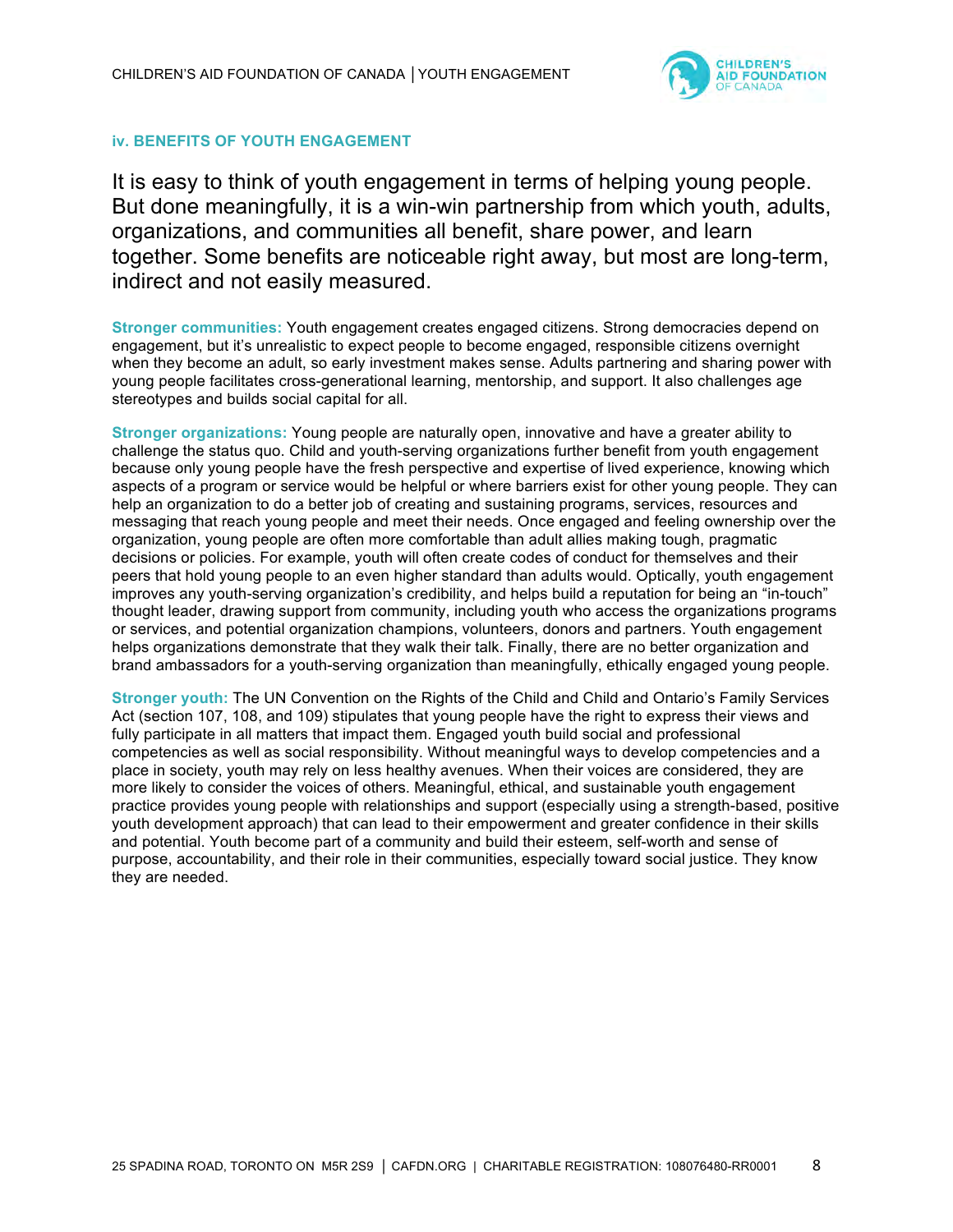

### **v. COMMON BARRIERS TO PRACTICING YOUTH ENGAGEMENT**

**Adult attitudes:** More and more, there's a greater appreciation that everyone across generations has much to teach and learn from each other. But the prevailing adult-to-child dynamic is still one where adults teach children. Roger Hart and others have written much about this (see "References and Recommended Reading" section). When needed or given the opportunity, most young people around the world—especially outside of the West—contribute their talents and labour to their families, communities, and countries. Of course, not all of this engagement is ethical. Wealthier and/or Western global regions, generally speaking, have shifted toward providing young people with more voice and power, but have significantly reduced their roles and responsibilities. Less wealthy regions and/or non-Western/traditional cultures may continue to place a high value on obedience, with a greater emphasis on revering elders; their young people may not have as much power, but they often have important roles. These are sweeping overgeneralizations, but Hart's observations ring true.

## Youth engagement requires sharing both power *and* responsibility with young people.

Youth engagement requires an intentional cultural shift for most individuals, organizations, and communities, and it works best when everyone is on board. Sometimes adults are on board with involving young people, but not always in the most meaningful, ethical, or sustainable way. Not all adults in even a youth-serving organization will be youth engagement champions right away (or early adopters), even if they care passionately about young people, so it's important to make sure those who really love being around and working with young people, and genuinely believe young people have uniquely vital ideas, skills, and expertise are the ones interacting with youth and leading any youth engagement opportunities. These are often the adults young people naturally gravitate to. They tend to be fun, warm, "real," and youthful (not necessarily young) while still professional in the ways that matter when working with youth (e.g. reliable, great boundaries, prioritize young people's and the organization's needs).

**Youth attitudes:** Like adults, some young people may not fully understand youth engagement; they may think it's only about assuming power and/or their individual needs and ideas. Young people new to youth engagement, those who are not used to being treated with respect, or those who have experienced youth engagement that hasn't come with a lot of clarity may need more time adjusting to the idea that with power comes responsibility, team work, and working toward the greater good. Even if young people completely understand and support youth engagement practice, if the terms of reference aren't clear (e.g. project and organization goals, supports and accommodations available, non-negotiables—like budgets, laws, organizational policies, boundaries, their role and sphere of influence or how long things will take), it can lead to frustration for youth and adults alike. Whether young people have already been engaged or they're new to a role, it's never too late to check in, do some team building, and develop very clear terms of reference and, community guidelines (e.g. "How we are when we're together" or "What do we need from each other to actively and safely participate") collaboratively. Then be sure to check in regularly around these with individuals and/or as a group if there are any challenging dynamics or updates that need to be made. The key is to make sure young people and adults alike are involved and are committed to very clear goals, expectations, and outcomes.

**Time, energy, and costs:** Many young people will need little support to be engaged. There are some young people who will always join in, raise their hand, and find a way to be heard, especially those who've grown up with minimal barriers to participation, including trauma, neglect, poverty, mental health challenges, low self-esteem, and lack of social capital. The genuine engagement of a population requires representation from a true cross-section. When we engage young people, we are required to identify conditions that maximize their opportunities to participate competently and work to put these in place.

Without doing so, we reproduce the very marginalization youth-serving organizations are trying to address. This can cost more because it takes more time, effort, and accommodations, and requires more expertise, but it is necessary.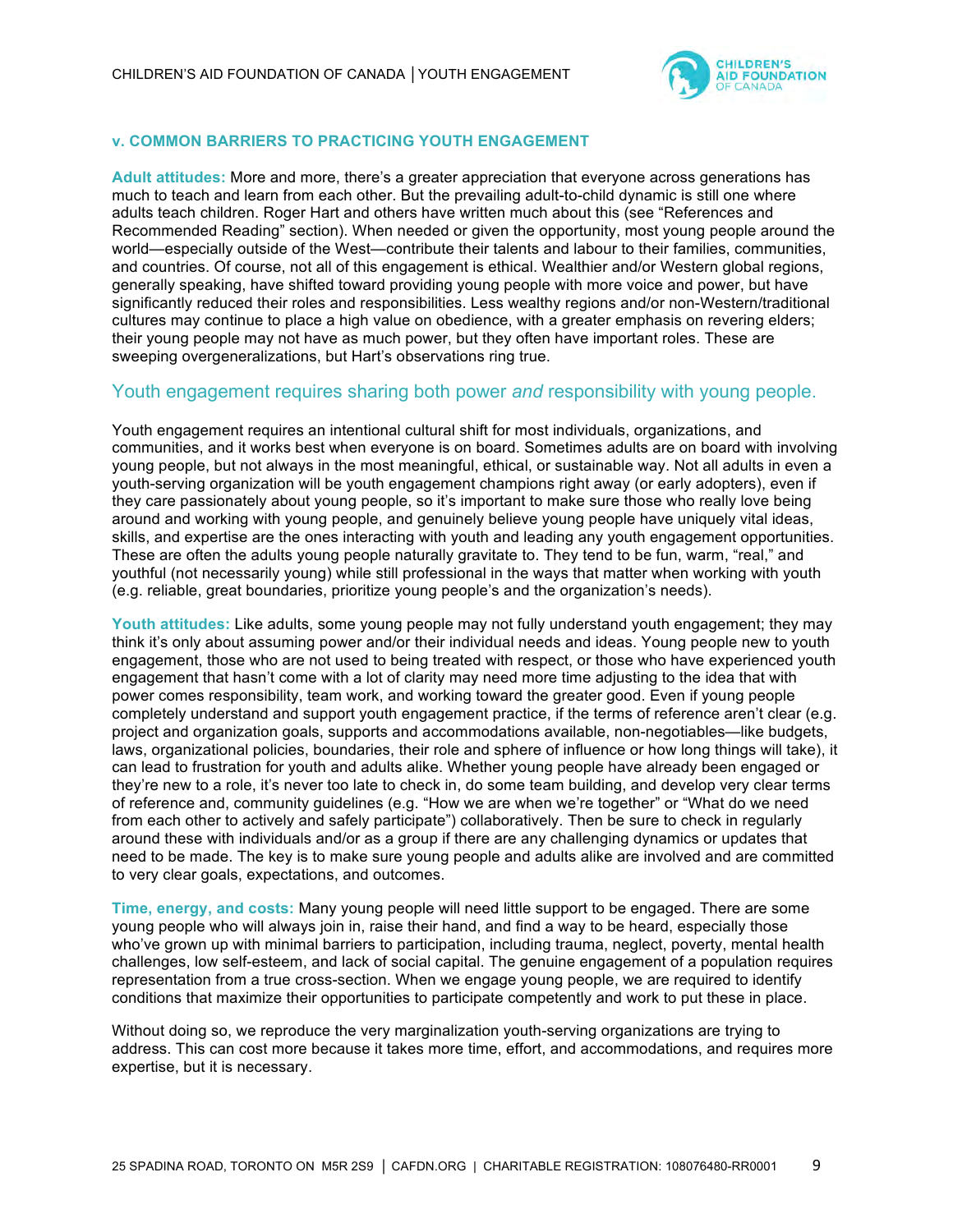

**Challenges for non-frontline organizations:** Organizations that focus mostly on providing front-line service, programming, engagement, or individual advocacy to young people will have a much easier time prioritizing youth engagement—focusing on relationships with youth is already a priority and staff will typically be well trained and qualified to work directly with and support young people. They may also be in a position to devote more of their time and resources to direct interactions with youth. The reason they exist and how they do their work focuses mostly on young people.

For example, child and youth-focused foundations also exist to benefit young people and may have some advantages when it comes to doing great youth engagement work, like access to more resources and partners, they can be more nimble and responsive to changing needs, and they are in a position to take strong positions as thought leaders. They also face some challenges. The reason they exist is to help young people, but *how* they do that is through fundraising. This means they also need to spend time focusing on donors and donor prospects, and that directs the mission, staff skill set, capacity for youth engagement, and the organizational culture. It's important to remember that engagement of the population being served is critical to help keep the organization in touch with the issues facing them and to be accountable to them. Meaningful, ethical, and sustainable youth engagement helps a youth-serving foundation gain credibility within the sector and, with young people's guidance, become a respected thought leader.

### **Children's Aid Foundation of Canada: How are we doing with youth engagement today?**

Children's Aid Foundation of Canada initially produced these guidelines as part of their internal youth engagement assessment and strategy development. The Foundation is committed to engaging and working in partnership with members of the community we serve. A significant step in formalizing our youth engagement occurred in 2013 with the creation of the Young People's Advisory Council and through our involvement of young people with lived child welfare experience as advisors, ambassadors, and volunteers, and the hiring of a youth engagement specialist, we—young people, staff, and the board—have shared a collective desire to do even better. We would like to strengthen our youth engagement practices so they are as meaningful, ethical, and sustainable as possible while helping the Foundation do its best job of fundraising and supporting Canadian young people affected by child welfare.

To do this, in July 2017, we created a Youth Engagement Task Force—a team of some of our most highly engaged young people as well as a few staff and a board member. Together they used an evaluation tool to identify the Foundation's strengths and priority areas of improvement and growth, concluding that our current engagement sits at Rung 4 and 5 on Roger Hart's Ladder of Participation, and is spread across the Heartwood Centre for Community Youth Development's Youth Engagement Spectrum up to Youth/Adult Partnerships.

Based on this input, we developed a strategy and work plan that, as of July 2018, emphasizes the following:

- Further policy and procedure development
- Increased and more inclusive youth engagement outreach, orientation and training for youth and staff (including reviewing and publicly releasing these guidelines for others in the sector to access); and
- Annual evaluation and goal setting.

In the longer term the Foundation will continue to explore youth decision-making and mentoring opportunities, and a more formalized feedback and evaluation process across the organization.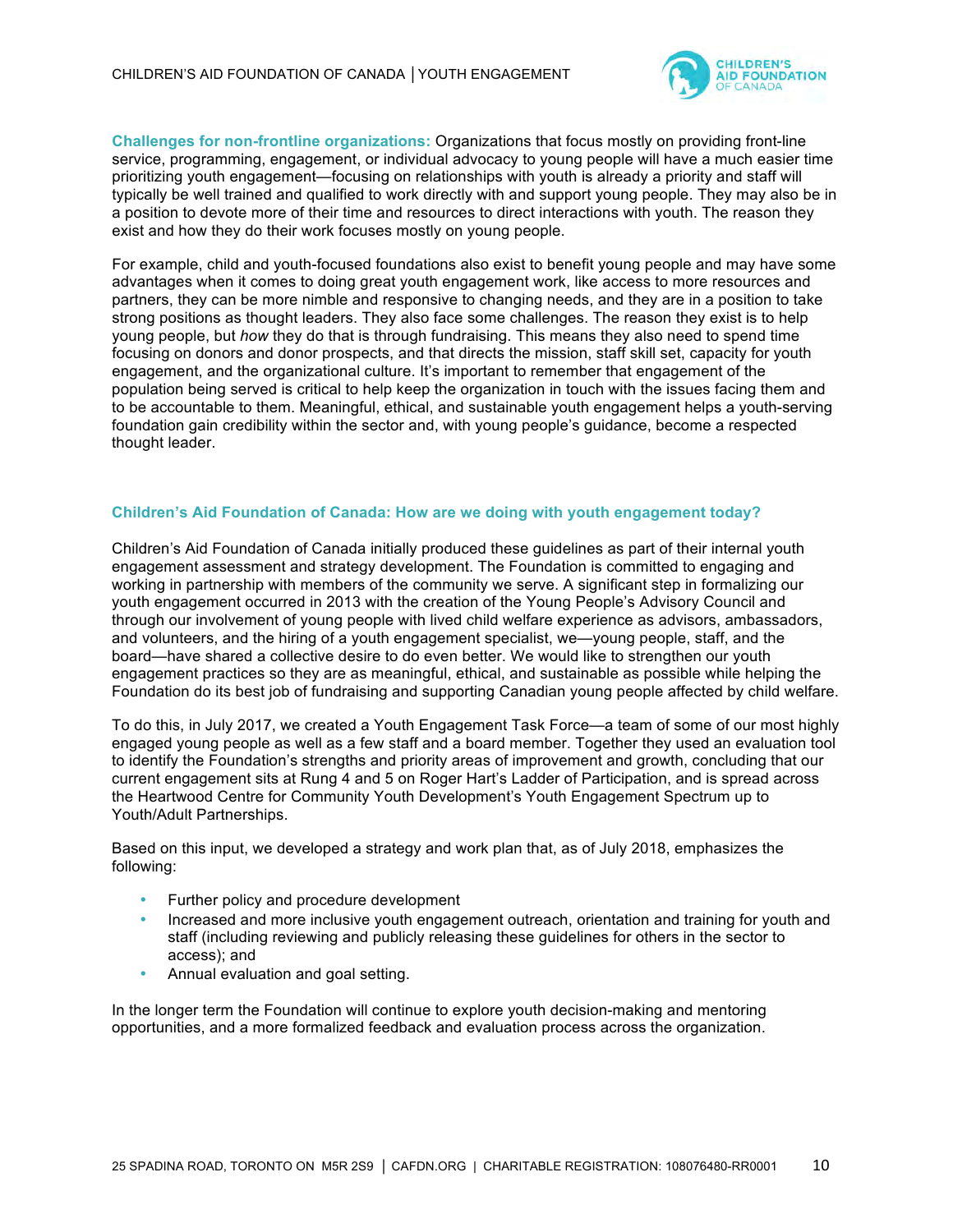

# **PRACTICE CONSIDERATIONS FOR ENGAGING YOUNG PEOPLE WITH LIVED CHILD WELFARE EXPERIENCE TO LEAD THE CHILD WELFARE SECTOR**

# Great youth engagement practice involves support.

Though a diverse population, growing up in the child welfare system is a unique experience, one that required being raised away from their families and within government institutions. This kind of trauma and institutionalization typically brings a specific set of adverse childhood experiences, a painful "foster kid" social stigma, instability, poverty, a well-meaning but inadequate system, lack of healthy permanent relationships, and connection to identity and culture, to name just some of the barriers that make it difficult to pursue goals and thrive in their youth and adulthood.

Youth engagement frameworks and best practice guidelines typically identify ways to engage in youthfriendly ways, and some provide guidelines to working with marginalized populations, but few focus specifically on young people with child-welfare experience.

But those with lived and practical experience know there is often more to it than that. Throughout the recent *Bus Ride Home Project* consultations—a Children's Aid Foundation of Canada and Ontario Child Advocate (formerly Office of the Provincial Advocate for Children and Youth) partnership project—nearly all of the 143 young people and adults working to improve child welfare interviewed, most with lived childwelfare experience, consistently identified the need for specific supports and accommodations to make sure that young people who want to be engaged can be.

## The need for practice guidelines, training, and certification to ensure a cross-sector cultural shift was identified.

While there are many folks doing great work to support young people to thrive in their engagement, it is still an emerging practice that needs to be articulated, trained, and regularly evaluated. Because of this commonly articulated need for youth-from-care engagement practice guidelines, one of the seven recommended programs and resources out of the *Bus Ride Home Project* was to develop such a guide, training, certification, and evaluation in partnership with young people with lived experience. These guidelines are a first step.

Please read on for some key insights from young people with lived child welfare experience who were consulted for the *Bus Ride Home Project* on best youth engagement practices, particularly when engaging youth to strengthen the child welfare sector. Not all of these insights would be relevant to all organizations—some are better geared for front-line services, others for advocacy agencies, others for foundations, governments, and more—but they are all useful to understand for anyone seeking to engage young people affected by the child welfare system. Additionally, you'll find some key insights from the research, identifying the kinds of supports that work when engaging young people in and from care and in creating roles for them that are meaningful, ethical, and sustainable.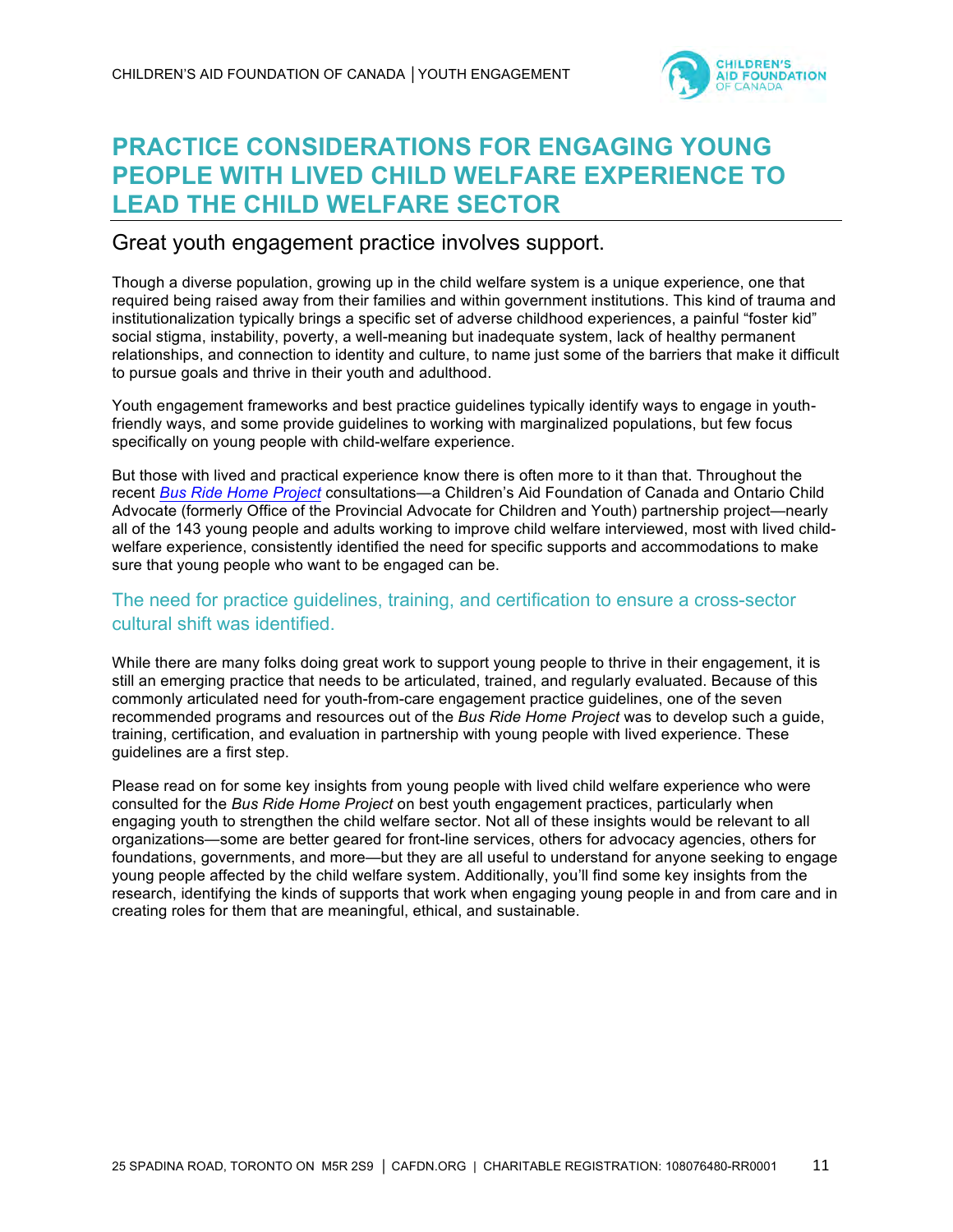



## **Young people with lived child welfare experience appreciate when those who engage them…**

#### **Are allies who create a diverse and welcoming environment at the organization.**

- 1. Foster and engage youth in welcoming, inclusive, anti-oppressive, and accommodating environments ("no spaces are automatically neutral") where there is a focus on relationship building between staff, youth, and peers. Ensure that the pressures associated with certain identities are acknowledged, and cultural learning and exchange can take place.
- 2. Foster dynamics where it's safe to make complaints, give feedback, say no to opportunities, and identify challenging dynamics and experiences. Encourage asking for help and identifying accommodation needs for all staff and volunteers—whether from care or not.
- 3. Support cross-agency collaboration, working together focusing on solutions and build bridges between youth and adult services. Create programs and services with key performance indicators that young people know about and can evaluate. Promote respectful, de-stigmatizing public engagement and awareness.
- 4. Create expectations, terms of reference, and community guidelines collaboratively, including safety containers around group disclosures. Foster loving, learning cultures where staff and volunteers alike are encouraged to be vulnerable, get it wrong, acknowledge mistakes, learn together, and keep trying.

### **Prioritize lived expertise along with academic and professional expertise in hiring.**

- 1. Offer youth-staff positions, regular positions, and hiring practices that prioritize hiring people with lived (child-welfare) experience as a qualification or asset.
- 2. Have lived (child-welfare) experience or who have invested in learning from young people to "get it" and what being an ally means.
- 3. Hire staff—from care or not—with youth in and from care as part of the hiring process.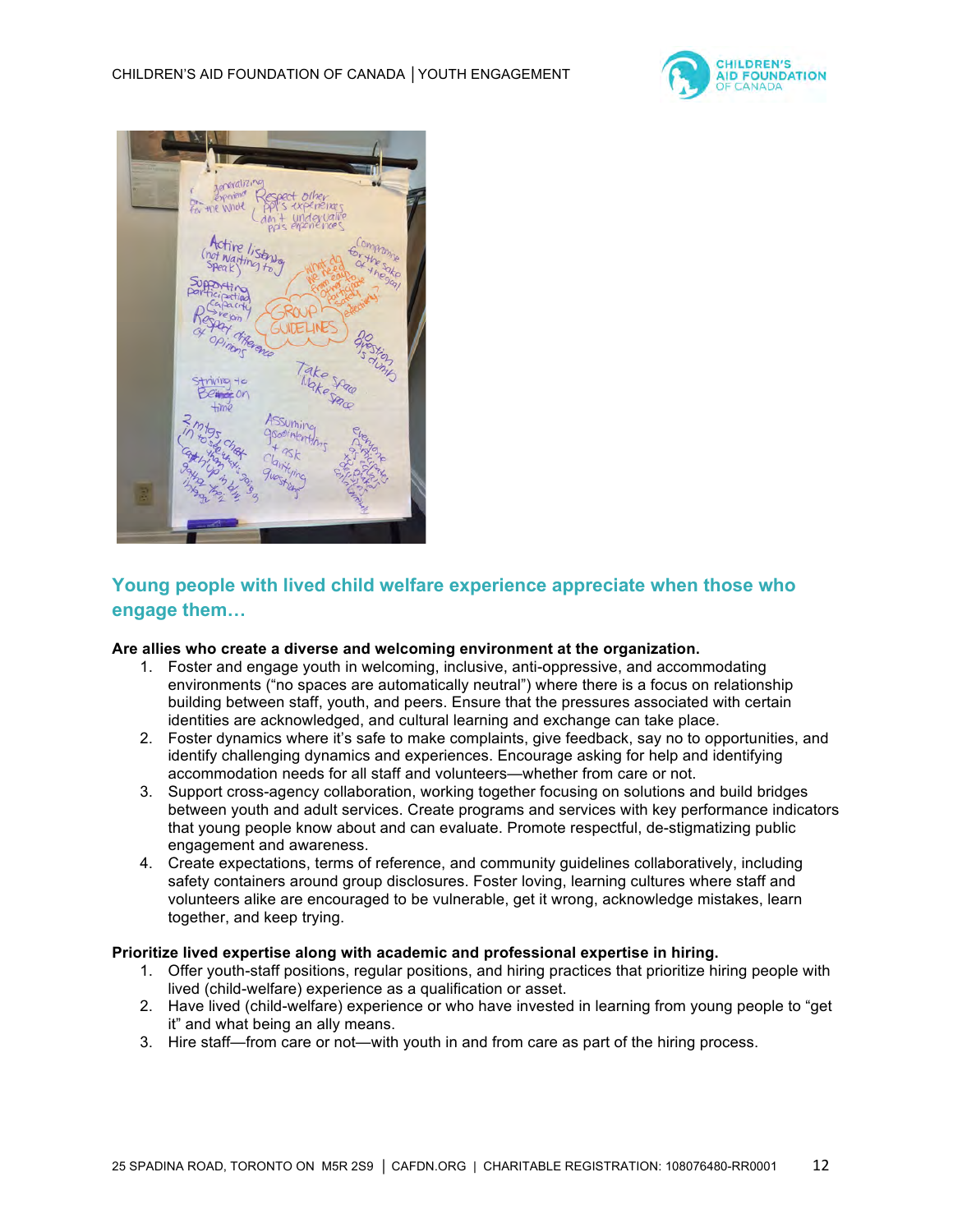

### **Provide supports to young people to address their professional goals.**

- 1. Help young people develop their identity and skills to prepare for "real world" jobs and life challenges in and beyond child welfare advocacy.
- 2. Create supportive pathways to employment, meeting young people "where they're at" in their development and capacities (e.g. job shadowing, mentorship, project interns, youth researchers, and regular staff roles), then support them to "level up" and connect them to mentors and supports in the community so they are not left hanging after a program or position ends.
- 3. Offer leadership roles, particularly more sophisticated roles like sitting on boards and staff teams. Provide accolades, certificates, awards and recommendations that don't out youth as from care so they can be used in professional contexts.

#### **Create youth leadership opportunities at the organization.**

- 1. Offer meaningful roles where engagement is a win-win partnership between adults and youth, and create youth leadership roles where young people are elected or hired by their peers when possible and represent diverse models of success, avoiding tokenism and creating a "special class" of leaders.
- 2. Provide skill development and training, including life-skills and leadership skills (which includes storytelling and peer mentorship/support training) as well as mentorship for leadership roles, particularly roles with more decision-making power, such as senior staff and board roles.
- 3. Provide support for youth-led and youth-driven initiatives where young people can participate and lead child welfare change. Support could include, but is not limited to, honoraria, travel reimbursement, meals, and even transit passes and cell phones when appropriate.
- 4. Support access and connection to older people from care for mentorship and support; it's important that older people from care continue to have a role after they're no longer "youth"

#### **Establish informed consent, including clear objectives, roles and responsibilities, and training.**

- 1. Identify roles clearly (e.g. volunteer, staff, paid advisory/nominal professional, etc,) and work with young people to identify which should be what; allow young people to identify how/if they want to be compensated; ensure payment in advance or day-of as reimbursements for costs are a major barrier.
- 2. Are clear and up-front about expectations and the youth's sphere of influence and decisionmaking power in the project or organization.
- 3. Offer media and storytelling training, and have lots of conversations with youth whom they recruit to share their story for fundraising and engagement purposes about whether they are truly interested in such a role, think through the potential implications, support them to identify for themselves when along their healing journey they may be to be ready to share (e.g. raw trauma versus processed trauma), offer options to share their story in other less public and more supportive spaces and options to volunteer and give back in other ways.

#### **Ensure resources and opportunities are inclusive, properly supported, and meet them where they are at.**

- 1. Go to where the youth are, and engage them where they're at so we don't continue to prioritize only the most resilient and/or resourced young people and those who live in convenient urban centers; young people need not always carry the travel burden. Host meetings at youth-friendly times and locations. Rotate locations when possible.
- 2. Avoid "one-size-fits-all" approaches and opportunities, tailor support to each youth, their interests and needs. Provide supports, programs, and services when a young person is ready and not within a specific age range because they recognize young people from care need to navigate many more barriers than most and often pursue goals later on (e.g. a four-year funding program should be available at the age a young person is ready).
- 3. Recognize that if we require expertise from a population that is typically busy, has experienced trauma, and could be struggling financially, we need to support them accordingly as we would with any other accommodation need. That may mean ensuring they have wrap-around support for housing, adequate honoraria or, if staff members, livable incomes, a support system, and an on-site mentor who is not their supervisor.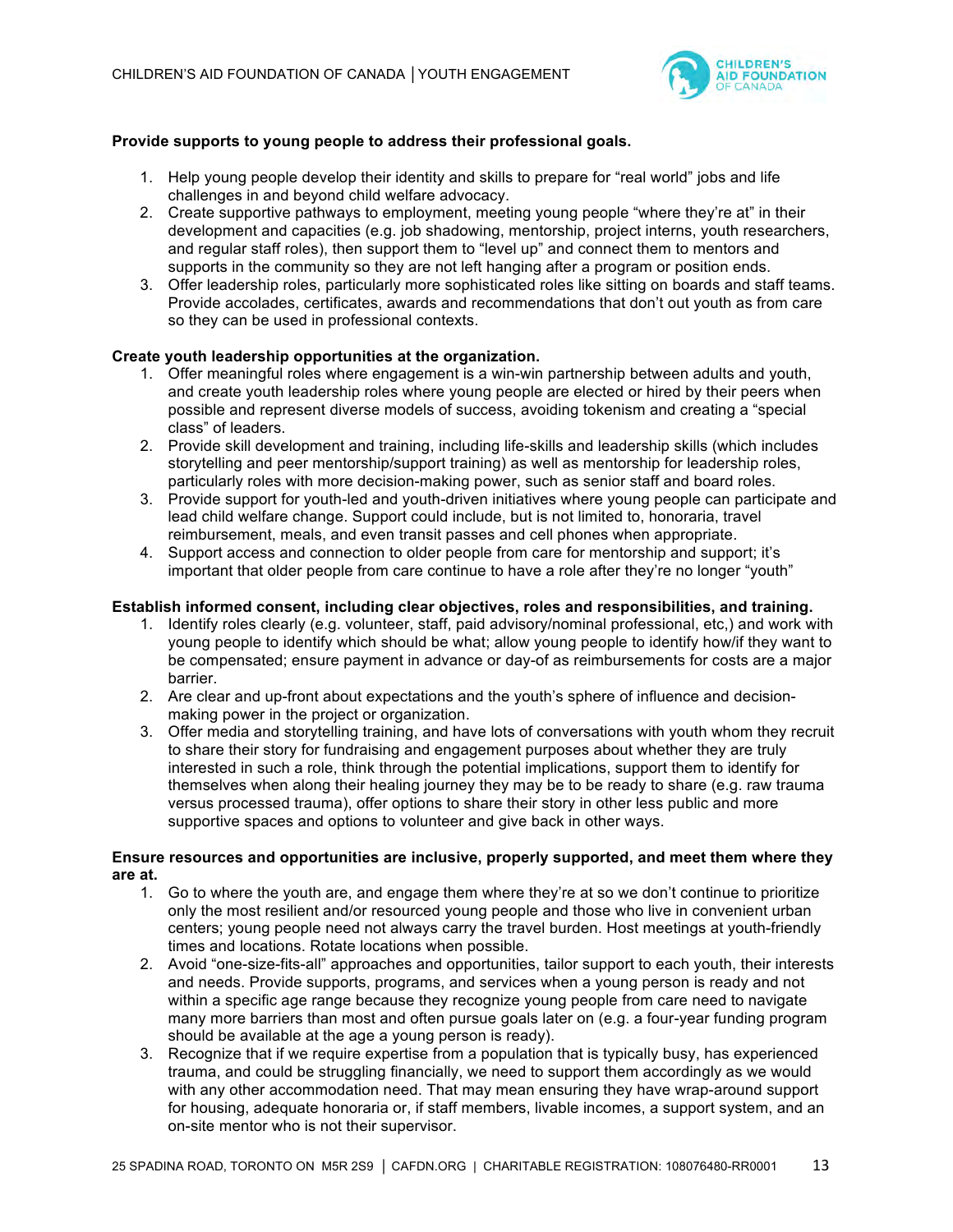

### **Promote self-care and development, and provide emotional support, safe spaces, and a sense of community.**

- 1. Create safe one-on-one and group spaces where young people can discuss difficult topics, including grief, discrimination and suicidality. This includes low-barrier, walk-in, community-based support hubs for youth in and from care (e.g. PARC, local youth in care networks). Connect them to peers and peer mentors, hosting spaces where youth can support each other, build relationships and advocate for change together. Support them to identify/find "that one caring adult" who can provide a healthy, unconditionally loving relationship; who can go "above and beyond" and be available when needed; to help them develop a safety net—people and resources to access during crises and emergencies.
- 2. Provide wrap-around, Positive Youth Development support around key resilience indicators (e.g. relationships, housing, education, and employment), connecting youth to resources, relationships, and working together to plan and check-in on goals outside of their child-welfare advocacy; staff supports work collaboratively with other supports in each young person's life. This could include support to stay housed, out of poverty, and to access healing and self-care practices (e.g. counseling, mindfulness practices, cultural medicines, etc.), especially to a range of accessible, self-selected options. Provide support to explore various identities and share those with others, particularly cultural practices.
- 3. Take a trauma-informed and attachment-informed approach, knowing that, instead of pathologizing young people from care with challenging behaviours, they are often predictable, normal responses to trauma. Make time to prioritize and build their relationship with them and are part of a work culture that allows them to love their young people unconditionally, with boundaries that are also in the best interest of the young person, where staff can maintain life-long connections with their youth when youth are interested. Also, help connect youth to and support them in maintaining relationships with their people, including facilitating ongoing conversations about permanency and/or adoption.
- 4. Avoid creating tokenized foster care "poster children." Normalize diverse success and create space for healing and self-care as part of success, avoiding creating a pedestal for only some youth. Do not pressure youth to share personal details for any reason, including internal organization conversations or support, awareness, and fundraising efforts.
- 5. When youth decide to go ahead with public storytelling, providing lots of support to do so safely, including options to speak about collective experiences instead of individual, identifying for themselves what kinds of things they may want to share (strategic sharing around what's still raw or will have ramifications versus what's processed and will have minimal ramifications). If this is happening a lot, support young people to cut-down on advocacy, take a break, and come back as needed, within a culture that promotes and acts on self-care-first.
- 6. Support youth and their allies to gather in person and stretch meetings over two or more days when possible to minimize stress and promote relationship building—trust and relationships are better built with youth in and from care especially in person and over time.

**If you are engaging young people with lived child welfare experience and you do not have lived experience yourself, or if you would like to help educate those in your organization and the broader community about what it looks like to be a great ally to those with lived child welfare experience, take a look and review the following How To Be a Great Ally guide.**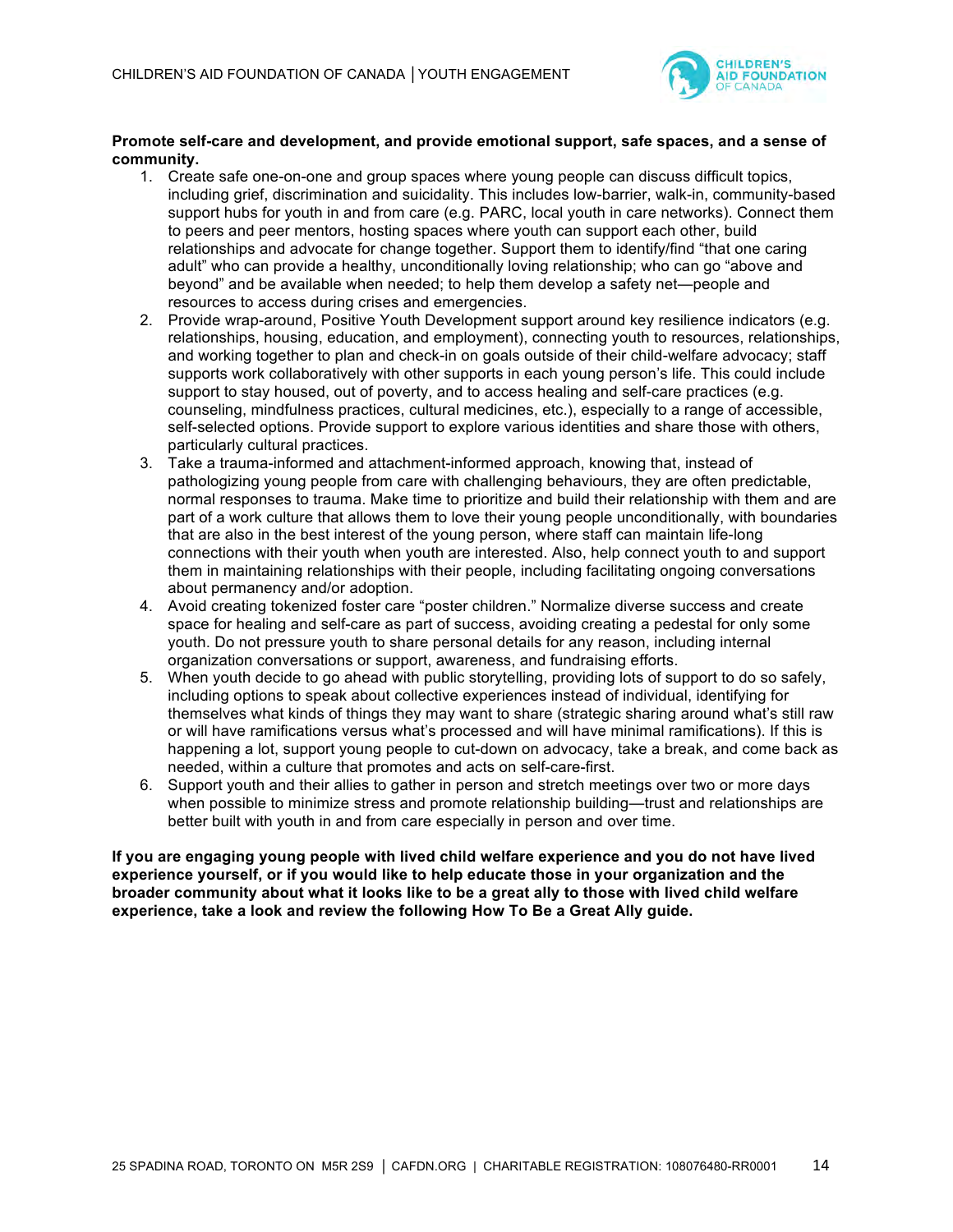

## **How to be a great ally to people with lived child welfare experience**

*Created with guidance from both Children's Aid Foundation of Canada's Young People's Advisory Council and Youth Engagement Task Force*

Everyone needs allies and can strive to be allies to others. "Allies recognize their unearned privilege from society's patterns of injustice and take responsibility for changing these patterns. Allies include men who work to end sexism, white people who work to end racism, heterosexual people who work to end heterosexism, able-bodied people who work to end ableism, and so on." (Bishop, Anne. 2002)

Those who have not experienced the distinct trauma, instability, and social isolation of growing up in the child welfare system (e.g. foster, group, or kinship homes), who grew up with a consistent family—or "family privilege," and who work to end the inequities facing people who have experienced child welfare are also allies. These allies work to learn about the injustices and stigma they face, and then take action to address them.

No one can call themself an ally—it's not a noun but a verb that we each can strive towards. At Children's Aid Foundation of Canada, our community of supporters and partners join us in striving to be allies to young people in and from care across Canada through a growing network of regional and national programs and funds, providing support to address the barriers, inequities, and traumas they face. We are always learning from our young people and others who have experienced care about how we can best meet their needs, and are so grateful for their expertise and guidance. From them, we have learned about ways we all can be great allies to those who have experienced child welfare.

## **TOP 10 WAYS TO BE A GREAT ALLY TO THOSE WHO HAVE EXPERIENCED CHILD WELFARE**



**1. Ongoing self-education:** Educate yourself about the child welfare system's policies, realities, and myths. There are countless reports and other media featuring the voices and experiences of those who have experienced care. The emotional labour required to educate others about personal traumas and systemic barriers takes its toll. Do your best to learn from existing resources first like  $\frac{\text{this}^1}{\text{this}^2}$  and  $\frac{\text{this}^3}{\text{and}}$  consider the following: by youth resources ongoing education from the youth perspective



**2. Listen actively:** Actively listen and learn from those with lived experience. Many people from care have also pursued academic and career paths in the field and have professional expertise.



**3. Avoid pushing for personal information:** If you have built a rapport with someone, when invited, ask open questions over very specific ones, always in a private setting. Example: *What was aging out of care like?* Is preferable to: *Were you ever homeless?* No matter what, assume and practice confidentiality, including when making introductions to others.



**4. Ask what is needed:** Avoid assuming you know what's best for the child welfare sector and respect lived expertise at least as much professional and academic expertise. People who have experienced care have been guiding the child welfare sector and youth-in-care movement for decades along with some allies and much brilliant work has already been done. Look to reports and the published and otherwise public perspectives from those in and from care and build on it.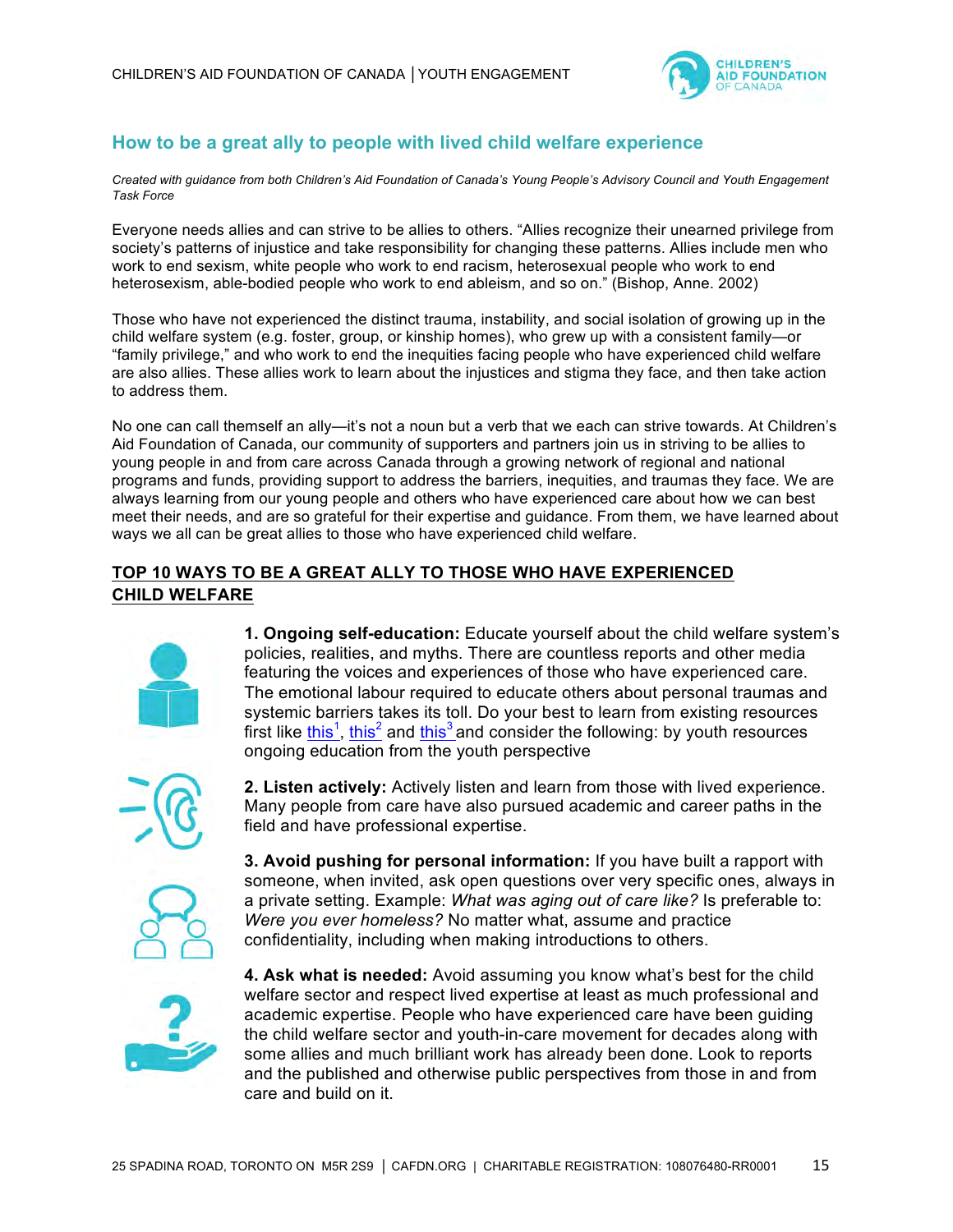



**5. Use preferred language:** Across the sector, people use terms like "youth in and from care," "former youth in care", "alumni of care," "people with lived experience," among others. Most are generally accepted, but listen to how people describe themselves. Never use "foster kids."



**6. Respect intersectionality:** Those from care, like all people, have unique, diverse identities, experiences and needs. As with any social justice solidarity work, challenge any biases and practices that assume people in and from care are a homogenous group. Their identities cannot be considered in isolation, but interact as part of a whole complex identity. For a variety of reasons, including centuries of discrimination and intergenerational trauma, some groups are more heavily represented in care, including those from Indigenous, LGBTQ2S, and African Canadian communities. These identities often cause further discrimination and trauma while in care. Inclusive support that is mindful of intersectionality will be more effective and avoids further marginalizing those from overrepresented communities.

**7. Take action:** We all have a role to play to ensure young people have the opportunity and support they need to thrive. Reflect on your capacities and skills and see what you can do to take a stand with young people in and from care, including:

- 
- Continue to learn about their experiences
- Raise awareness in your network
- Get involved in advocacy
- Volunteer, foster, mentor, adopt, or donate
- Offer pro-bono services and be thoughtful friends, partners, colleagues, employers, and landlords
- Authentically live your allyship at all times, not just when it's your job or you are around someone with lived experience



**8. Work behind the scenes**: Contributions from allies are needed and welcome. However, please acknowledge those who have taught you and who have laid all the groundwork, and see if you can support their leadership/initiatives. If you find yourself in the spotlight, do your best to share it and create pathways for those from care to take on yours and other leadership roles. Work in partnership with, not for, people who have experienced the child welfare system.



**9. Be okay with messing up:** As human beings, we only know our experiences and constantly strive to learn from others' about theirs. Acting in solidarity with others means taking an important risk that you'll mess up—and that's okay and totally expected. Listen to feedback, apologize, take accountability, and do your best to act differently going forward.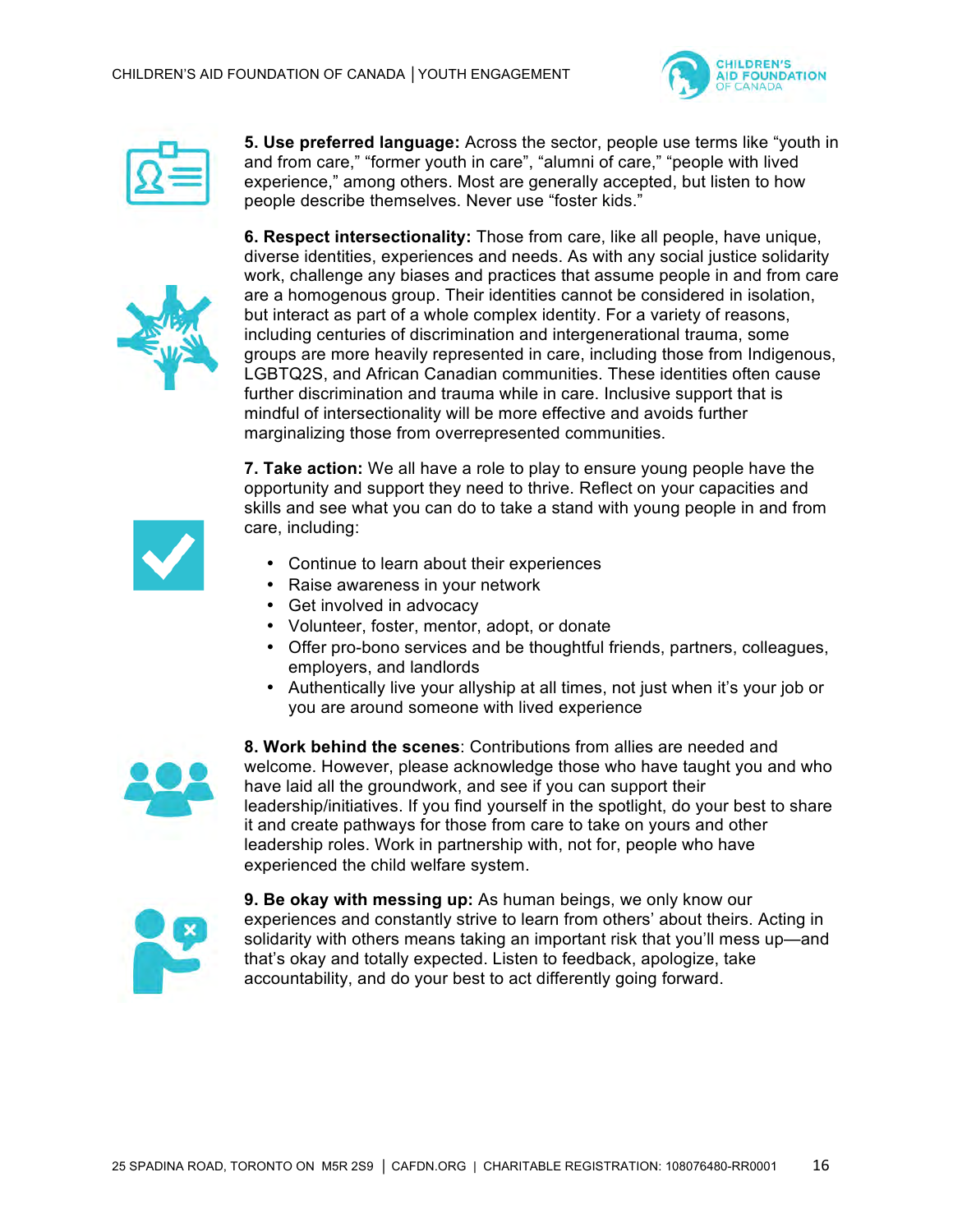



**10. Seek emotional support about your allyship elsewhere:** Acting in solidarity can be frustrating, exhausting, and overwhelming—especially when you're overwhelmed by others' traumatic experiences, angry about injustices, encounter challenging behaviour as a result of trauma, when you feel rejected or triggered, or when you make mistakes. Do your best to only commit to what you can sustainably take on, take breaks, practice ongoing self-care, and seek emotional support from those outside the community you are hoping to assist. It's not their role to comfort or reassure you about this work.

1 Mante, Amma. "8 Things Kids in Foster Care Want People to Know." Elitedaily.com. https://www.elitedaily.com/life/kids-in-fostercare-want-you-to-know/1492485 (accessed February 9, 2018)

 $2$  Office of the Provincial Advocate for Children and Youth. My Real Life Book: Report from the Youth Leaving Care Hearings.provincialadvocate.on.ca. https://www.provincialadvocate.on.ca/reports/advocacy-reports/englishreports/YLC\_REPORT\_ENG.pdf (accessed February 9, 2018)

<sup>3</sup> Federation of BC Youth in Care Networks. 2016 Youth Speak Report: The top issues facing youth in and from child welfare today. fbcyicn.ca. fbcyicn.ca/sites/default/files/YouthSpeak\_Report\_2016.pdf (accessed February 9, 2018)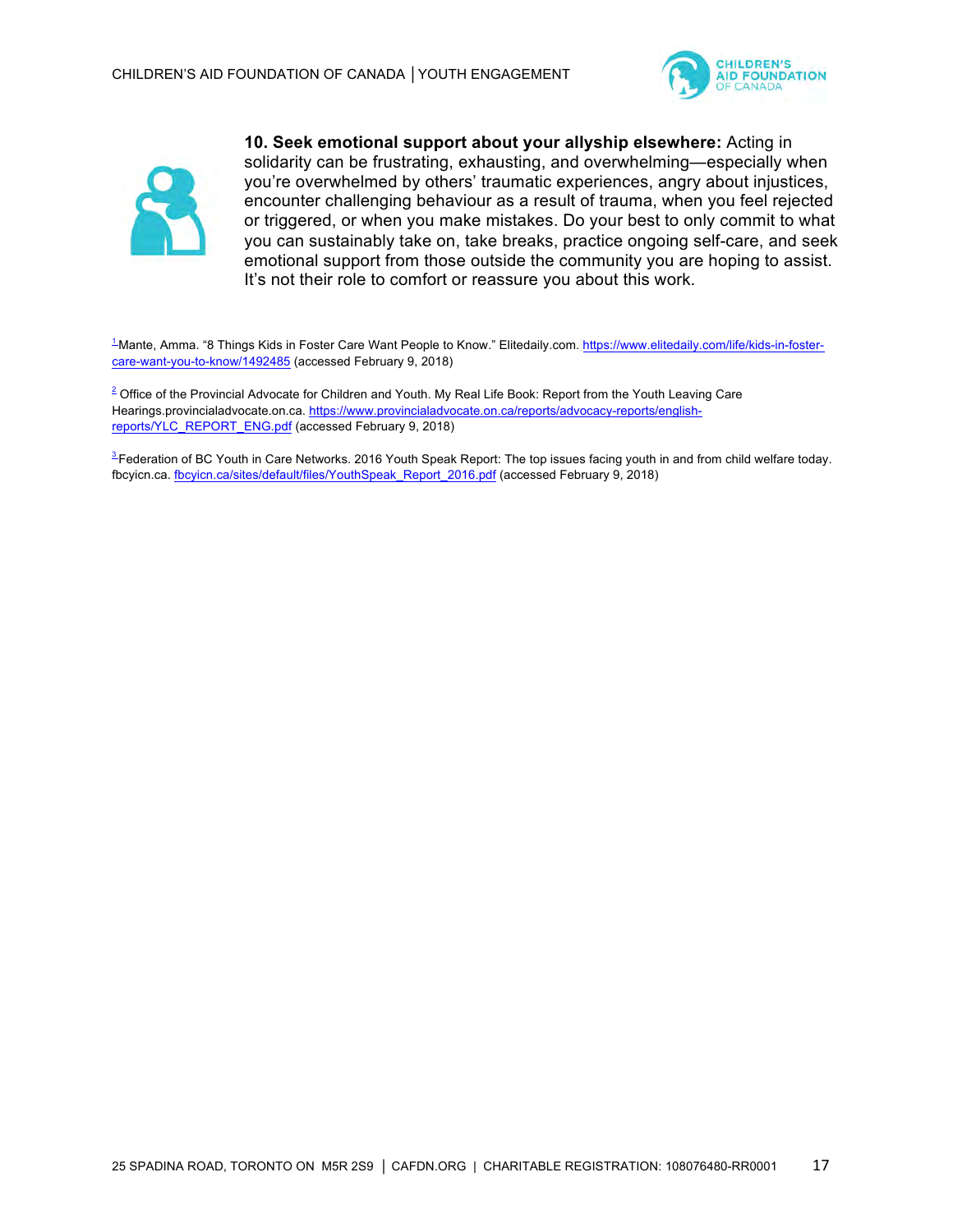

# **GOING FORWARD: Youth engagement practice strategies for the child welfare sector**

Developing, building upon, and evaluating youth engagement practices cannot be done well by one person, but in consultation and, ideally, in partnership with the young people you serve.

It *takes* youth engagement to figure out how to best practice youth engagement. Here are some ideas for next steps for any organization seeking to develop, further build upon, and evaluate its youth engagement practices:

- 1. Review and share these guidelines with your organization.
- 2. Meet with organization's leadership to identify youth engagement goals and parameters
- 3. Conduct interviews with the organization's young people, staff, and board to learn:
	- a. Current youth engagement practices and policies
	- b. What's working, areas of improvement and opportunities for growth
	- c. Blue-sky vision for where we want to be in 5-10 years
- 4. Summarize findings in a report
- 5. Facilitate staff (and board if possible) Youth Engagement Training Day to get staff on board and excited about youth engagement, and to help ready the team for any needed cultural and practice shifts. Training curriculum could include these guidelines and other relevant components such as anti-oppression and anti-racism training.
- 6. Use existing tools or modify existing tools from the sector to develop a youth engagement strategy and annual evaluation process in partnership with young people, staff, board, and other stakeholders who are keen about building on youth engagement practice, and develop a small taskforce (6-12 people) with some of these stakeholders where there are more young people than adults. One useful tool to guide the taskforce: the BC Ministry of Children and Family Development's Youth Engagement Toolkit. This taskforce would create a work plan with realistic goals to develop or build upon youth engagement practice as identified in the strategy with annual evaluation.
- 7. Conduct an annual evaluation and strategy review and ongoing training.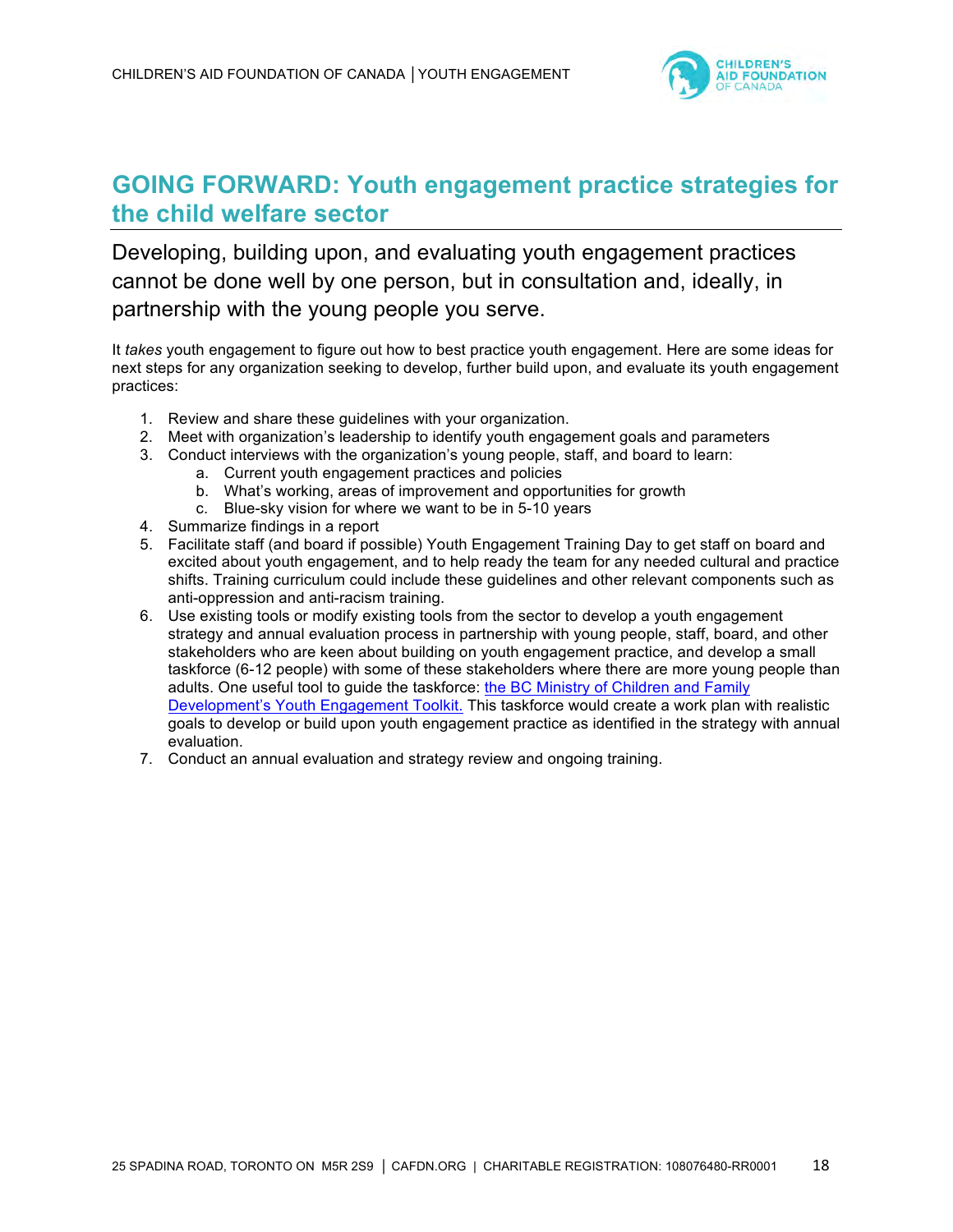

# **Reflections on practicing youth engagement as a former youth: An interview with Lorena Bishop May, 2016**

Lorena has been a pillar of the youth in care / youth child-welfare and youth engagement movements in cities across Canada since her early youth, drawing upon her education, training, practical, and lived child welfare and youth engagement experience. Having worked for a variety of organizations in many rolesfrom participant to volunteer to executive staff leadership—she has worked on and authored a number of vital youth engagement resources and reports, some of which are referenced in these guidelines. At the time of this publication, she is the Executive Director of the Federation of BC Youth in Care Networks. Here, she shares with us many powerful insights as both someone who engages young people in and from care and experienced youth engagement as a young person from care. This interview is also featured in the recent *Bus Ride Home Project*.

### **What do you think great youth engagement looks like?**

To me it's an opportunity for a young person to explore, discover, build on their strengths, passions, interests, and ideas, and for the organization to benefit, but there has to be a partnership between the organization and the young person. It's not about saying, "oh, we need this to happen; we need to get a young person to do it." It's about connecting young people with opportunities that you may have in the work you're doing and finding meaningful ways to connect young people to work in the organization.

## **Do you have anything to add to when it comes to engaging young people in and from care?**

Young people in care may require additional support and [we need to be] mindful of the realities and barriers they may have in terms of their everyday life… that may impact their ability to participate in the organization's work. So, be mindful, but also help them to eliminate or to reduce those barriers and provide them with the support and training they need to do the work, whether it's training, or showing how to do a task. Don't just make assumptions that a young person knows something straight forward that we take for granted—it may not be straight forward to them if they haven't had the exposure. Also, check in about any additional challenges and barriers they may have related to their being in care, like FASD….We need to find creative and supportive ways to support them to do the work.

#### **Why does youth engagement require support? Shouldn't it just be about including young people in the work? Is support needed only for those from care?**

No. All young people need support, but the level of support that people need [to participate in work] varies depending on their experiences and circumstances—for example, if they're from care. You have an obligation, just like you do with any employee; if you aren't doing that with your employees, you're not being a great manager. So why wouldn't we do the same thing with young people? Any young person…young people in care require additional support because of their experiences in their day-to-day life—perhaps with old or ongoing trauma and other barriers….From one meeting to the next, a young person may have changed homes, may be on a new medication. Sometimes these needs don't show up the way we think they're going to. This requires spending time to check in and get to know that young person. Just like when any employee runs into an obstacle that gets in the way of their work, you would support them to work around the things in their life that allow them to do the work. Why wouldn't we do that for youth who likely have fewer resources?

#### **Why are we obligated to provide support? Shouldn't we just find youth in a better place, for their sake and for the work?**

It's unethical to ask young people to be engaged in the work you're doing, and not give something back. It's not acceptable…. Say an employee is an alcoholic, and they come to work with booze breath, it's not acceptable, but we have an obligation to connect them with resources and provide that support so they can heal, before you get to the place where you let them go.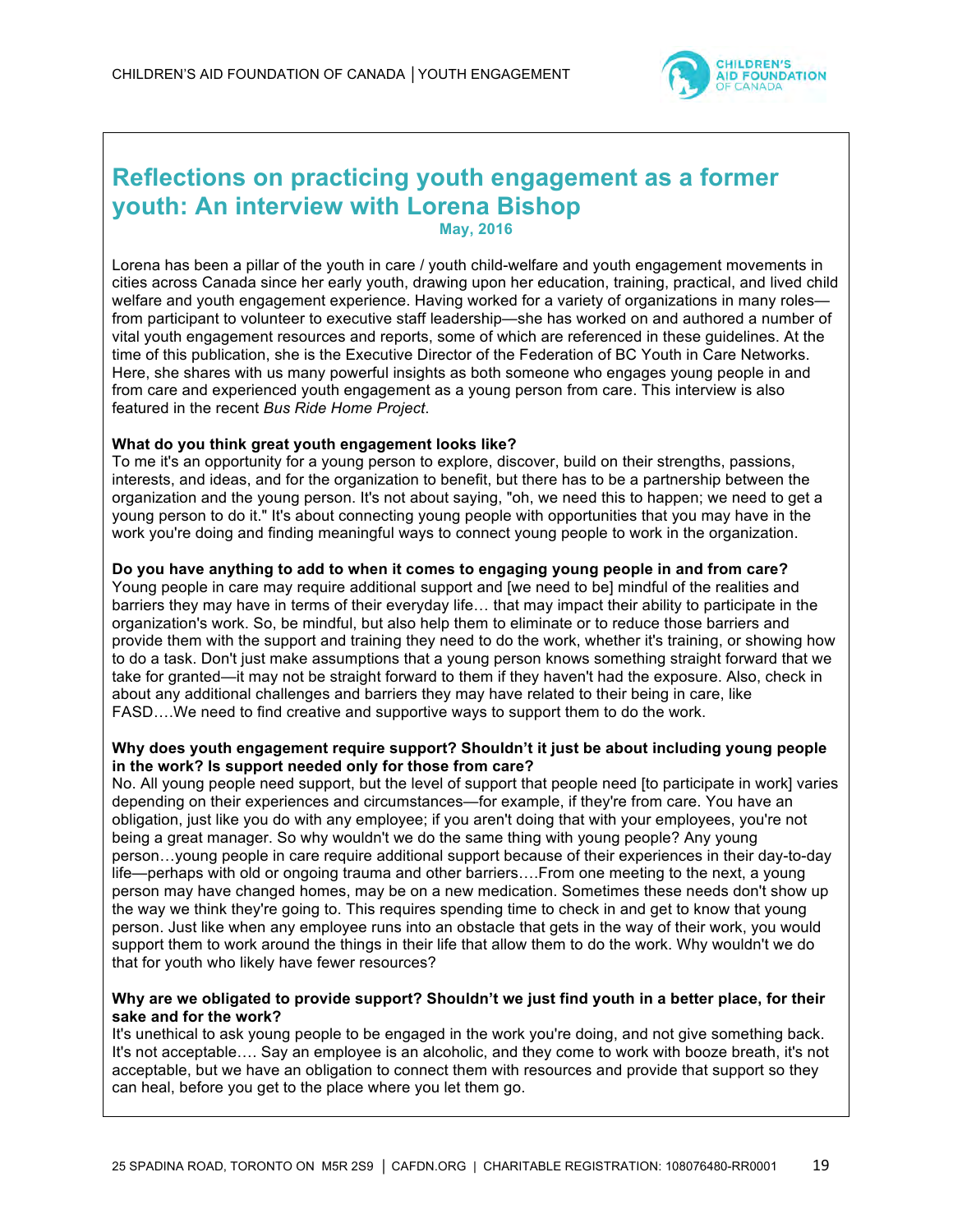

With young people, the level and extent of support may be different for some, but it's still the same thing. Let them know it's okay that they're at where they're at, but if it starts to impact the work, then we need to have conversations to see if they're willing to pause and connect with resources to contain the behaviour in such a way that it doesn't bleed and impact into the work. If they can do that, then we keep them in the role.

With young people, there may be more chances and allowances and support, but they still need to do their role. If we start to spend too much time managing the behaviour that we can't do the work, maybe it's about them taking a break or finding them a different role. If they don't follow through with the support and resources, then you may need to let them go or find a less [involved] role. If the impact on the group of youth engaged or the organization is too great, then reassess. But you still need to create the time and space to provide the support, like with a weekly check-in, just like with regular staff. Check in around their role and tasks and work dynamics, but also if anything's going on outside their role in their lives.

With whomever we work with, we need to build a connection with the person. If they're in a good place, that's great. And when they're not, you learn about it sooner and can help troubleshoot and mitigate. Even if you don't care about them—it's a sustainability thing. It costs a lot of money to fire and hire and retrain new volunteers.

#### **Should we avoid engaging young people who aren't in a really strong place?**

Good god no! But it's about opportunity and capacity. Don't engage someone who doesn't have the interest and capacity in the role, and you have to match them to the right role. Are you going to ask someone who is struggling with addiction to lead an event? Probably not, but maybe you could get them to help decorate or take video footage at the event. Find the connection with the work and where the young person is at and their passion, interests, and strengths. If they can't be in a leadership role, find another role for them to participate and engage.

**What were some of the practices that made you feel engaged respectfully and sustainably?** I could just tell when someone has taken the time to be present with you and connect with you. That for me was when I felt engaged. That's when I felt like what I was doing was worthwhile, that I was respected as a person, that my work was valued. It's almost like a spiritual thing. Helping you to see that you're valued and that you matter. That you have something to contribute.

#### **Storytelling is a critical part of educating the public and mobilizing them to take action and push for greater supports for any cause, including improving the lives of youth in and from care. How do we ask and support the young people who want to share their stories?**

It is okay for young people to share stories, and sometimes they're ready to do that. It's about the impact it's going to have, so you need to be a person to support them to identify when they're overly raw, or if they're overly detached—neither of those are healthy experiences. Detached is an issue because if you're detached, you're not okay yet with that experience, it's shoved down or unprocessed. You haven't actually processed that experience. You're not owning your story. It is not empowering to not own your story. If you're not in a place where you've owned your story (either stepping outside of it because it's too painful to be disassociated or it's too raw), and you haven't dealt with it, then that's not healthy. So, support them to share the pieces of their stories they've owned, processed. Help them figure out which pieces of their story they're empowered by and craft strategic messages with them on those.